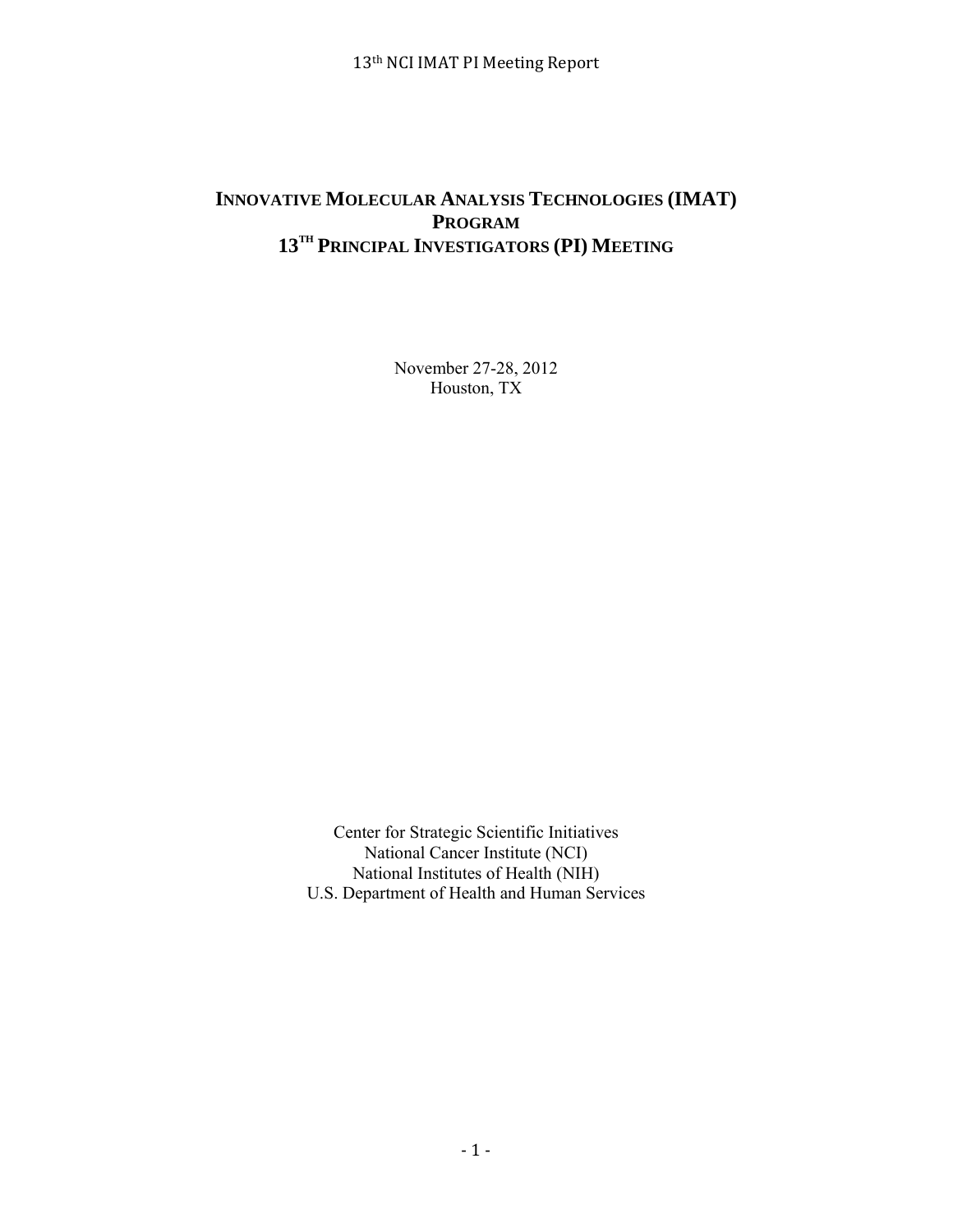#### **DAY 1 - NOVEMBER 27, 2012**

### **WELCOME**

## *Tony Dickherber, Ph.D., Program Director, IMAT Program, National Cancer Institute, National Institutes of Health*

 Dr. Dickherber opened the meeting by welcoming all participants on behalf of the trans-divisional team that collectively manages the IMAT program. He provided several program updates, including the news that the new IMAT Requests for Applications (RFAs) are now available. He also noted that IMAT is up for renewal in 2013 and the program is undergoing evaluation. He explained that the NIH is shifting to a new technical progress reporting mechanism (the Research Performance Progress Report [RPPR]). Given that this new format is generally more helpful to NIH program officers, Dr. Dickherber encouraged everyone to complete these reports rather than the old technical progress report format. The IMAT is seeking approval from the Office of Management and Budget to issue post-project surveys. The questionnaire, if approved, will be used only for information gathering, and will not have any impact on current or future grant funding.

 The structure of this year's meeting is to inject the perspective of the end-user into the IMAT conversation. The goal is to provide a better sense of end-users' needs and how IMAT investigators can address these needs. Dr. Dickherber noted that the IMAT team has come to appreciate that this annual PI meeting is an important mechanism for improving current projects and to developing new projects. He stressed the importance to broaden those conversations to include the end-user perspective. He added as a final note that this meeting will mark the first time that an afternoon's worth of sessions will be open to local investigators, again with the goal of further catalyzing discussions that could lead to new ideas and new collaborations.

### **PANEL SESSION: NOVEL BIOSENSORS I**

#### *Chair: Steven Shen, M.D., Ph.D., The Methodist Hospital Research Institute*

 As an introduction to this session, Dr. Shen presented statistics revealing the magnitude of the cancer problem. Cancer, he said, is now approaching heart disease as the leading cause of death in the United States, and cancer is already the leading cause of death in many Asian countries. Out of all cancers, lung cancer is the biggest killer now of both men and women, accounting for more deaths annually than breast, prostate, and colorectal cancers combined. The reason for cancer's lethality, he said, is that too many cancers are diagnosed too late, something that as a pathologist he sees on a daily basis. As a result, developing more effective methods for detecting cancer early would have the single biggest impact on cancer survival. However, today there are very few good markers for early-stage cancer, particularly for pancreatic, kidney, ovarian and liver cancers. He presented a long list of "potential" biomarkers, but none of these have the specificity or sensitivity to make them truly useful.

 There are several key challenges to biomarker development, said Dr. Shen. First, there are over 200 cancer types, each with substantial heterogeneity and complex genetics both across the disease and within a given tumor. Also, cancer is a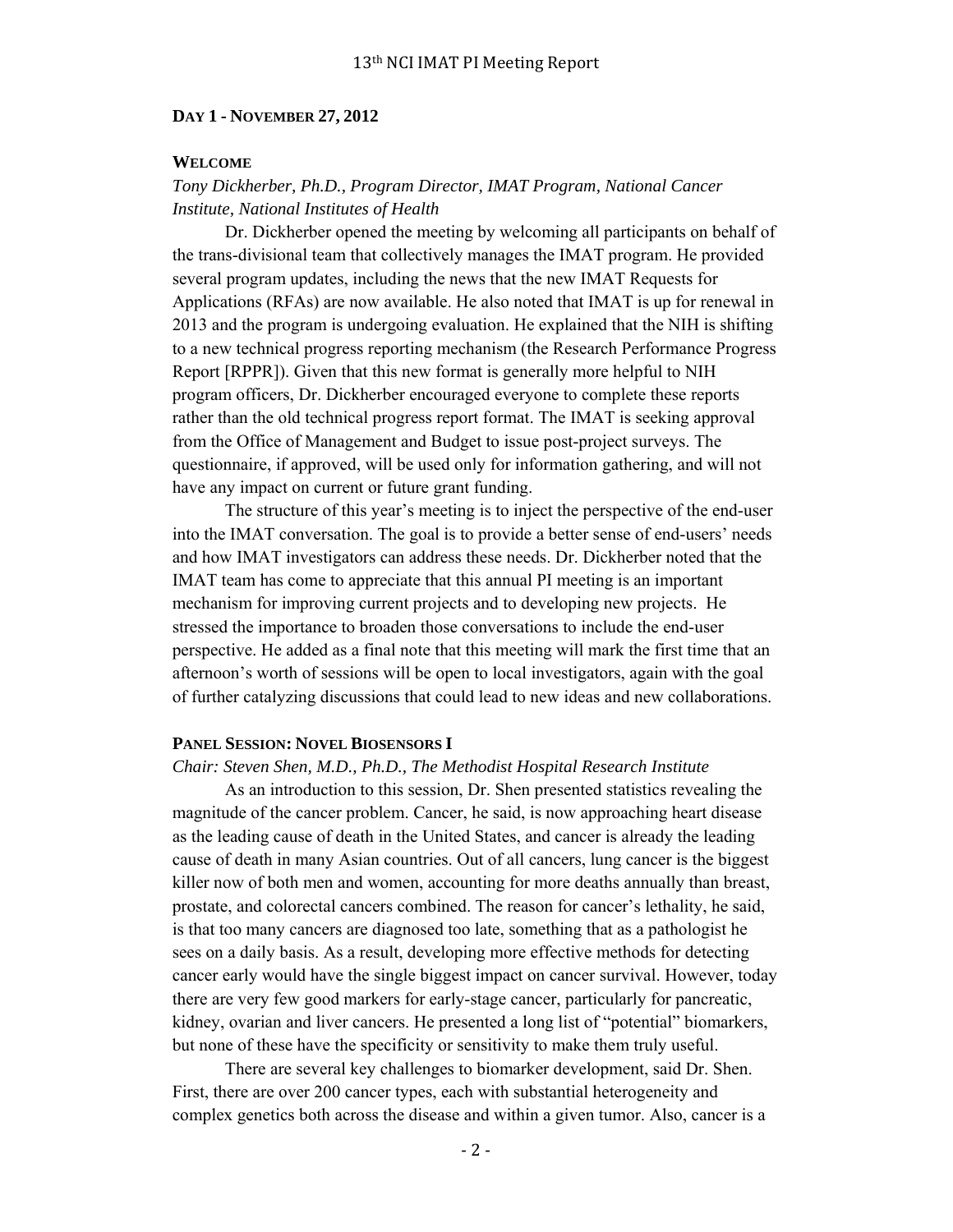chronic disease that starts slowly with small morphological changes, something he illustrated with an image of a colon tissue sample showing all four stages of development within a single biopsy sample. Overcoming these challenges and enabling early detection is the biggest opportunity for technology, and the key to making meaningful progress against the disease.

## **Measuring Kinase Activity in Intact Cells Using Surface-Enhanced Raman Spectroscopy Nanosensors**

### *Alyssa Garrelts, Ph.D., Purdue University*

 Dr. Garrelts, a post doctoral fellow working with Laurie Parker, Ph.D., began the meeting's first scientific presentation by describing the multiplexed assay system that she and her colleagues are developing to map protein kinase activity in breast cancer patient biospecimens. Kinases are of interest, she explained, because of their important roles in cancer development, as well as in drug effectiveness, resistance, and side-effects. The assays she and her colleagues are developing use Surface Enhanced Raman Spectroscopy (SERS) in conjunction with a panel of peptidefunctionalized metal nanoparticles, each member of which serves as a substrate for a specific to probe kinase activity. This project is being conducted in collaboration with Joseph Irudayaraj, Ph.D., and his group.

*In vitro* data show that cells internalize these peptide-functionalized nanoparticles, and that each peptide-nanoparticle combination produces a unique SERS signal. She is now working to establish limits of detection and develop calibration curves that will enable quantification of kinase activity in cells. She and her colleagues have synthesized and tested several variations of the Abl kinase and Src kinase substrate peptides in order to optimize the SERS signal from silver nanoparticles. She and her colleagues are using the Abl kinase-silver nanoparticle to map Abl function in tissues and are exploring the use of other SERS-responsive nanoparticles, such as hollow gold nanospheres and gold nanostars, in order to improve the performance of the assay. In response to a question from the audience, Dr. Garrelts noted that one of the strengths of SERS is the availability of techniques to deconvolute the signal peaks from multiple substrates. She added that Dr. Parker's laboratory is working to develop specific substrates for tyrosine kinases.

## **Nanoelectrode and Nanofluidic-Based Assay of Mitochondria Membrane Potential and Apoptosis**

### *Peter J. Burke, Ph.D., University of California, Irvine*

 Dr. Burke's group has developed a microfluidic device for evaluating metabolic and biophysical parameters of small numbers of functional mitochondria. In the initial stage of this IMAT project, his team demonstrated that they could measure the membrane potential of mitochondria from human embryonic stem cells. Using this device, he and his collaborators showed that the membrane potential of human embryonic stem cells is about 50 percent less than that of human somatic or cancer cells. Since then, his team has developed nanofluidic channels that are narrow enough to trap individual mitochondria. Once trapped in the channel, the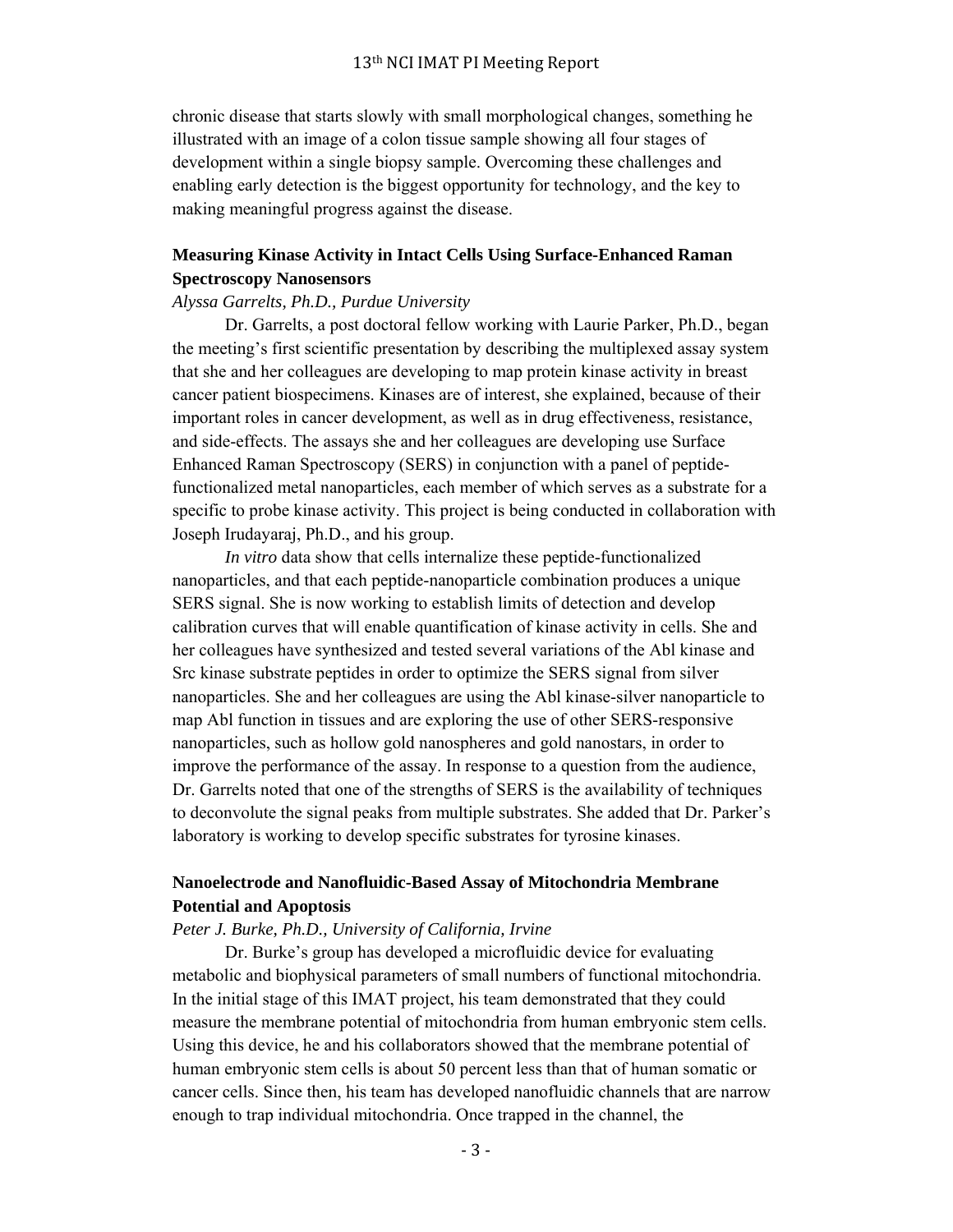mitochondria can be exposed to a variety of chemical analytes and interrogated using fluorescent probes.

 Before discussing the experiments his group has conducted using this device, Dr. Burke reminded the audience that the bioenergetics of a cell is based on metabolizing glucose. Once imported into the cytoplasm, glucose is converted to pyruvate through a series of enzymatic reactions, yielding 2 ATPs, in a process termed glycolysis. Pyruvate is then directed down one of two pathways: In one case, the pyruvate is reduced by lactate dehydrogenase using NADH to generate lactate and the lactate is then excreted from the cell, which has the added effect of acidifying the extracellular matrix. In this case, no oxygen is consumed, and the mitochondria are not involved. In the second case, the pyruvate is imported into the mitochondria, and the chemical energy stored in the pyruvate is used to drive proton pumps in the mitochondrial membrane by oxidizing the pyruvate (through the Krebs cycle, and using oxygen) to H2O and CO2. The mitochondrial membrane potential is then used to generate ATP. This process (termed OXPHOS for oxidative phosphorylation) generates much more ATP than glycolysis (typically 36 ATPs molecules per glucose imported into the cell). Thus, proton pumps are key players in converting stored energy into ATP, and proton pumps generate a membrane potential, which explains his interest in measuring that physical parameter.

A prevailing view in cancer metabolism for the last several decades has been that tumor cells predominantly use glycolysis as their energy source, whereas somatic cells us OXPHOS. This is thought even to occur in the presence of normoxia (termed the Warburg effect). With the advent of interest in stem cells, recent work has indicated that pluripotent stem cells predominantly use glycolysis prior to differentiation, and OXPHOS after differentiation. This raises the intriguing question of the metabolic state of cancer stem cells, which to date has not been measured. The cause/effect relationship between the metabolic shift from OXPHOS to glycolysis in tumorigenesis is not clear. Similarly, the cause/effect relationship between the metabolic shift from glycolysis to OXPHOS upon differentiation of stem cells is not clear. Finally, the generality and universality of these metabolic shifts in tumorigenesis (in the context of cancer) and differentiation (in the context of stem cells) have recently been questioned, and dependence on cell type, tissue type, and other experimental conditions makes such sweeping generalizations difficult to comprehensively defend. It is in the context of this controversy that the need for a high-throughput metabolic assay technology becomes very clear, and justifies the IMAT technology development work, which Dr. Burke then went on to present.

 What is known is that mitochondrial membrane potential changes rapidly during apoptosis, though the molecular mechanism involved in this rapid depolarization is still not known. Dr. Burke's group is developing spatially resolved methods to use in conjunction with its mitochondria trap to study this phenomenon. The goal is to determine if this is a site-specific event or a general event.

 He then described the individual components used to measure membrane potential and the work his group is doing to miniaturize these components. So far, he and his collaborators have developed on-chip electrochemical methods that work on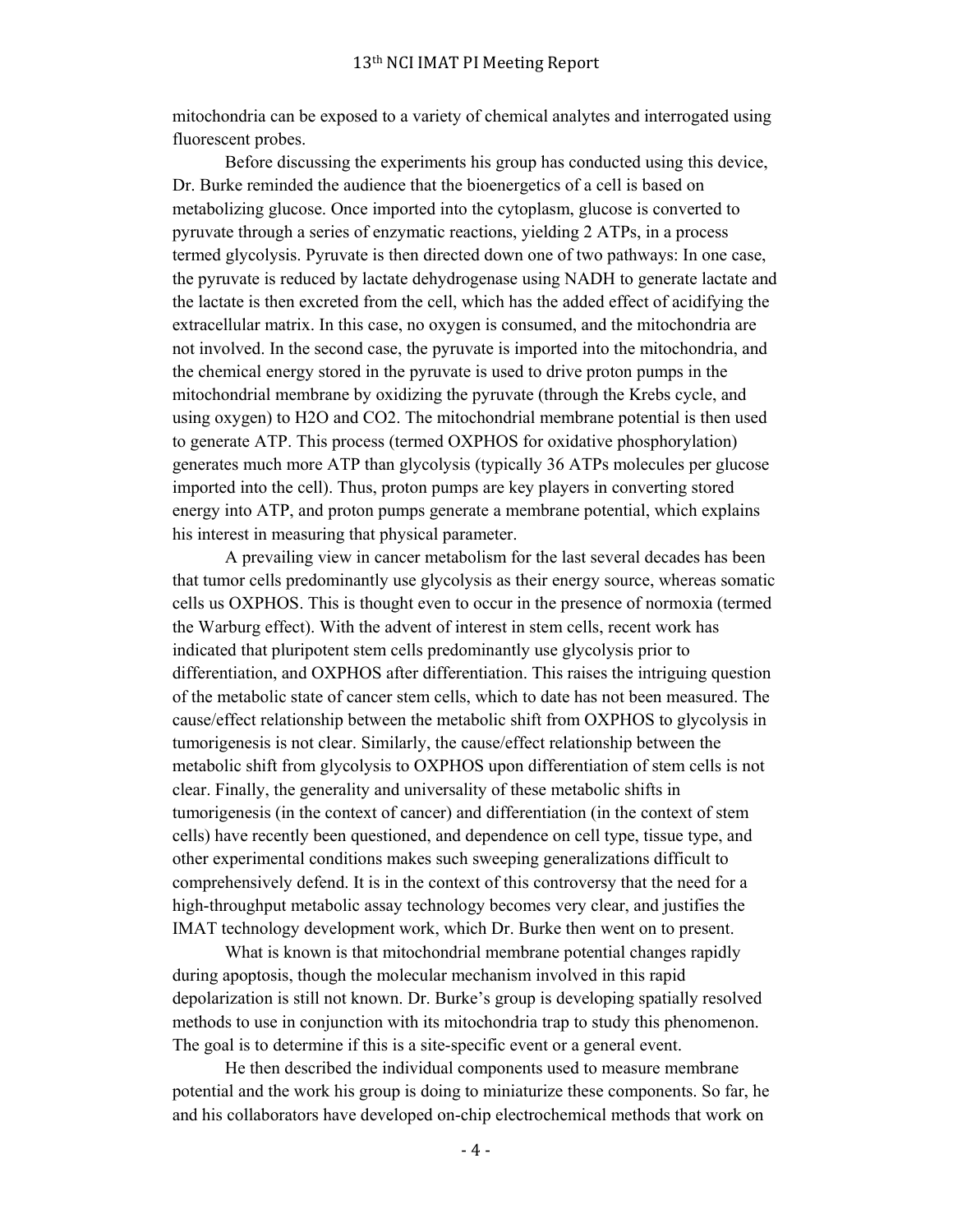approximately 1000 cells' worth of mitochondria. In relation to the stem cell mitochondrial membrane potential, with the IMAT chips, his co-PI D. Wallace has shown that stem cell mitochondria lose their membrane potential when they are studied in the absence of oxidizable substrates such as pyruvate, glutamate, or malate. When they have an oxidizable substrate, their membrane potential is almost as high as that of other cell types. Because the chips require such a small amount of mitochondria compared to prior technologies (which required 10 million cells worth of mitochondria), this can be viewed as an enabling technology for studying metabolism and stem cells in ways that were not possible prior to the IMAT funded project. In related experiments on the same cell line, his co-PI Wallace discovered that telomerase expression in stem cells was upregulated in a manner indicating that mitochondrial epigenetics must be involved. Results from both of these experiments in which mitochondria from stem cells were implanted in somatic cells lacking mitochondria indicate that the mitochondria play an intimate role in controlling cellular respiration. Dr. Burke added that two laboratories have since generated findings consistent with his team's results. Additional measures show that stem cell mitochondria, while fully functional, are on what he called respiratory standby when cells are in a pluripotent state.

 In the last part of his talk, Dr. Burke described the work his team is doing with nanochannels that trap individual mitochondria. Using two different fluorescent dyes, his team has been able to make qualitative assessments of membrane potential and watch that potential change when various substrates are added to the nanochannels. He and his collaborators are now developing nanoprobes that are comparable in size to the proteins in the electron transport chain in membranes to produce highresolution images. Using these nanoprobes, which consist of graphene coated with a lipid bilayer, they have been able to observe the transition between on and off states of an ion channel. They are now working to incorporate these nanoprobes into the nanochannel device. He said in closing that it should be possible to develop probes that measure electrons as they move down the electron transport chain in the membrane.

### **Multiplex Cancer Cell Purification with Magnetic Sifters**

#### *Shan X. Wang, Stanford University*

 To begin the last talk of this session, Dr. Wang reviewed the working hypothesis that circulating tumor cells (CTCs) are related to cancer metastasis. While potentially valuable as a means of detecting cancer early and monitoring therapeutic response in a minimally invasive manner, the challenge in working with CTCs is that there are very few of them in circulation, particularly in early-stage advanced cancer. He explained that researchers have developed several novel approaches to isolating CTCs, and the most powerful of these techniques capture CTCs based on cell-surface markers, particularly the protein EpCAM. Dr. Wang's approach to collecting CTCs is to use a magnetic sifter that captures magnetically labeled cells using an anti-EpCAM antibody labeled with magnetic nanoparticles, though he noted that these magnetic nanoparticles can be used with any capture molecule.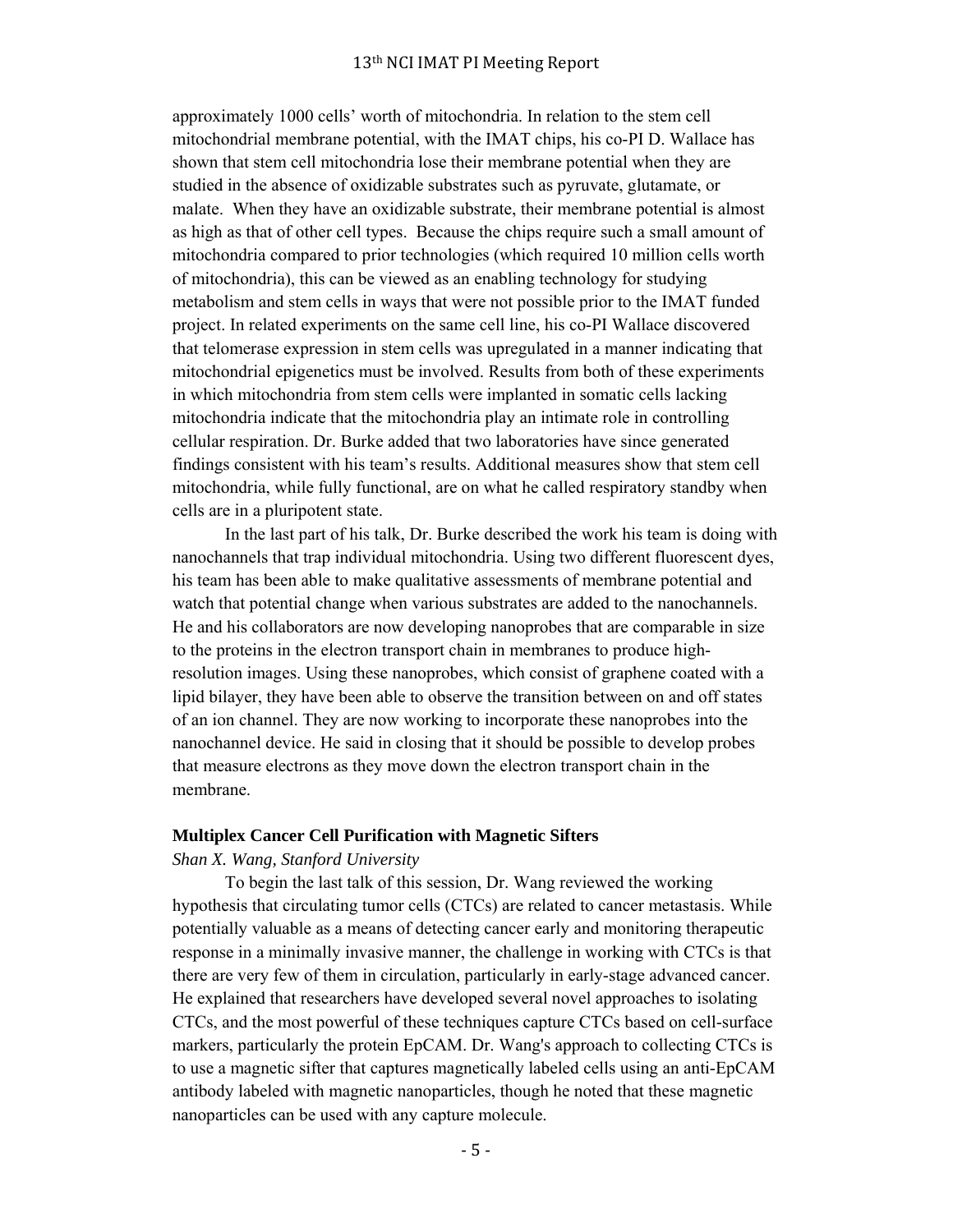The magnetic sifter, he explained, works by generating a strong magnetic field gradient across a metal grid structure with 40 micron pores. The magnetic field gradient runs in the direction perpendicular to the flow of blood through the pores, trapping only labeled cells. Once the unlabeled cells have flowed through the device, the magnetic field is turned off and the CTCs are released for collection and further study. While the grid can efficiently capture all labeled CTCs at high flow rates, Dr. Wang said that flow rates are restricted to 5-15 mL/hr to protect the integrity of the cells. He showed a video of real-time capture of cancer cells flowing through and then being captured by the sifter with the magnetic field off and on. Capture efficiency is not affected by the background of whole blood, he said, and the pores do not clog when the device is used with whole blood.

 Dr. Wang then showed the results of standard staining experiments his team conducted to prove that the capture cells are indeed CTCs and not white blood cells. His team has also developed an automated image analysis system to identify CTCs based on size, shape, and color criteria.

 His team is now using the sifter to enhance the purity and capture efficiency of cancer stem cells (CSCs) from epithelial ovarian cancer ascites and tissue samples while ensuring their viability. The design challenge is to use just two antibodies, rather than the usual five or more used with standard magnetic-activated cell sorting (MACS) to enrich putative ovarian CSCs. Dr. Wang and his colleagues have successfully demonstrated that they have achieved this milestone using antibodies against CD44 and CD49f and on mouse xenograft and human clinical samples. Comparing the results obtained with a MACS column and the magnetic sifter, Dr. Wang's team showed that the sifter's recovery ratio was 66.8 percent compared to 45 percent for the MACS column, and the harvest ratio was 42.3 percent for the sifter compared to 24.2 percent for the MACS column. His team is now developing a twoplex sorting system that works with different flow speeds and magnetic nanoparticle labels.

### **PANEL SESSION: NOVEL BIOSENSORS II**

#### *Chair: Rebecca R. Richards-Kortum, Ph.D., Rice University*

 Before introducing the first speaker of this second session on biosensors, Dr. Richards-Kortum remarked that it is important to consider the context of these analyses – early detection, selecting therapy, monitoring therapeutic response, guiding resection, and the like - when designing technology. The choice of setting, she explained, is as important to consider as is a gold standard endpoint. Histology is a typical gold standard endpoint for the clinic because it's easy to obtain. The question, though, is whether this is the right endpoint because histology is not often conclusive, nor does it provide much evidence for progression. A second consideration is analytical techniques must have high-specificity when it comes to low-prevalence cancers in order to not produce too many false positive, as this is often proves problematic for regulatory validation of new platforms. She concluded her remarks by asking the attendees to consider when creating new technologies that cancer is growing in less-developed nations. Early detection and prevention will be even more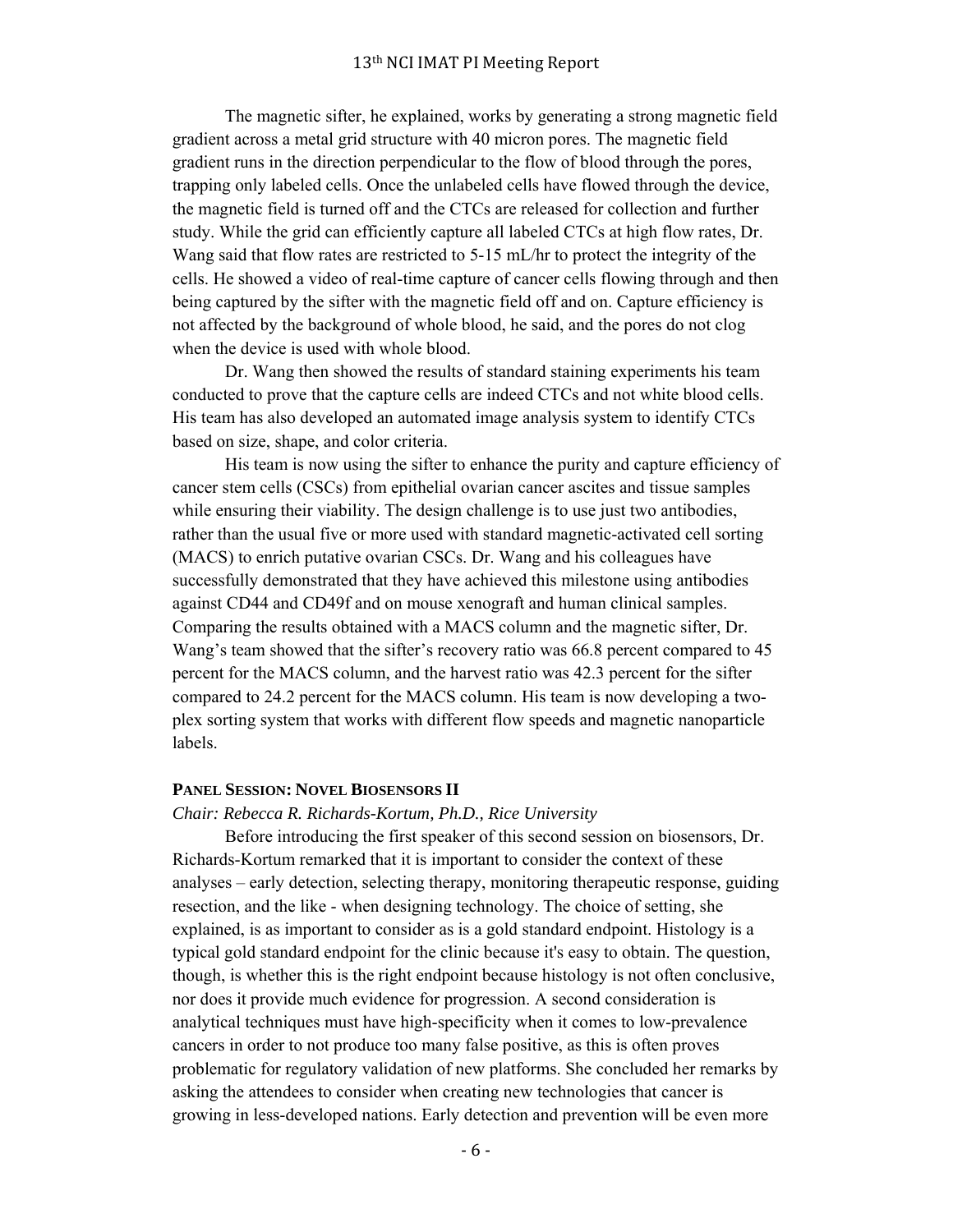important in those countries, so cost and ease of operation should be an important consideration when developing technology.

## **Quantifying RNA-Protein Interactions In Situ Using Modified-MTRIPs and Proximity Ligation**

*Philip J. Santangelo, Ph.D., Georgia Institute of Technology and Emory University*

 In the first presentation of this second session on novel biosensors, Dr. Santangelo gave a brief overview of mRNA regulation during cancer pathogenesis, highlighting the fact that mRNA regulation occurs at both the transcriptional and post-transcriptional level. In general, he said, methods for studying mRNA regulation do not assess both mRNA copy number and mRNA-RNA binding protein (RBP) interactions in single cells and at the single molecule levels, both of which are critical to characterizing their translational potential. As an example of the influence of RBP in cancer, Dr. Santangelo cited the case of HuR, an RBP that binds to adenine-uracil (AU) rich sequences. HuR moves from the nucleus to the cytoplasm in cancer, and its appearance in the cytoplasm appears to be associated with the severity of cancer and its response to therapy. This particular RBP has also been shown to bind to different gene clusters in different types of the same cancer.

 The goal of Dr. Santangelo's IMAT project is to use imaging to assess transcript copy number and regulation at the single cell and single molecule sensitivity. Given that most RNAs are present in copy numbers of less than 100, any imaging approach will require probes with exquisite sensitivity. His team's approach is to develop what he calls multiply-labeled tetravalent RNA imaging probes (MTRIPs), which is coupled with proximity ligation assay (PLA) technique to detect RBPs. Each RNA of interest is targeted with three to six probes, and approximately 30-50 oligo probes in total bind to the RNA-PLA complex, providing sufficient sensitivity for detection at the single molecule level. He listed the wide range of experiments his group has conducted to confirm MTRIP specificity and to demonstrate their non-intrusive nature, and he showed examples of images obtained using these agents, including images from which mRNA knockdown can be quantified.

 Dr. Santangelo's team used a modified probe labeled with the FLAG peptide to quantify RNA-protein interactions using proximaty ligation. He noted that it takes approximately 10 minutes to deliver the probes into live cells using streptolysin O membrane permeabilization. The FLAG-labeled probes can detect RNA-protein interactions in a distance dependent fashion with single interaction sensitivity. He noted that both mRNA levels and mRNA-protein interactions can be quantified using automated counting routines, and that mRNA-protein interactions can be identified even when RBP localization is diffuse. To illustrate these points, he ran through the results of a variety of experiments examining RNA-protein interactions and the effect of various treatments on these interactions. He closed his talk by noting that his group is now developing a multiplexed format to examine multiple RNA-protein interactions simultaneously. They are also about to begin a study using human biopsy samples.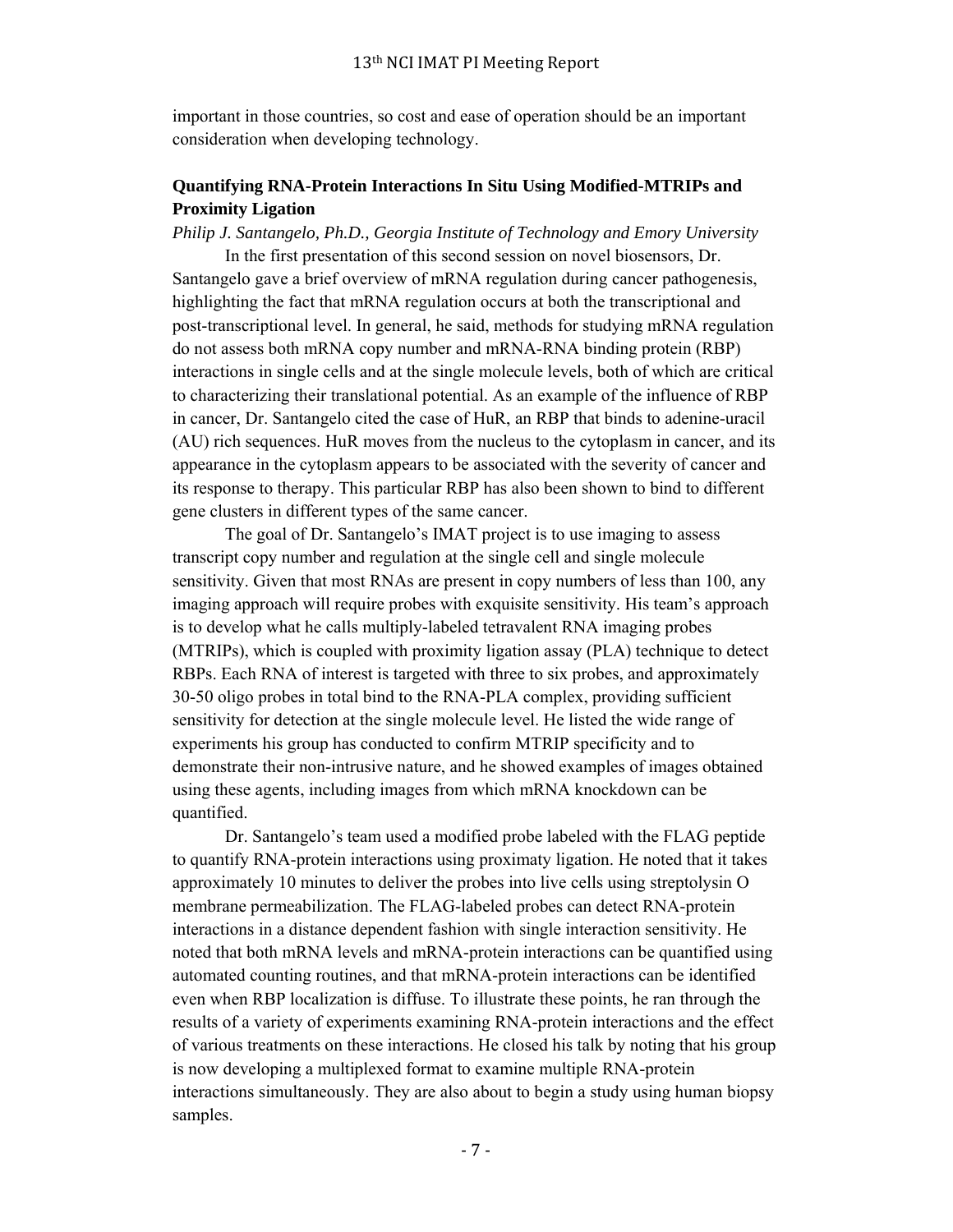# **Highly Multiplexed, Spatially Delineated Molecular Imaging in Cancer**

*Michael R. Diehl, Ph.D., Rice University*

 Dr. Diehl, who noted that much of this work was done in collaboration with Walter Hittelman's group at MD Anderson Cancer Center, said that his IMAT project aims to develop a highly multiplexed, spatially delineated molecular imaging system to enable the study of networks rather than just single molecules. The problem with most approaches to *in situ* studies of this type is that they are limited by dye spectral overlap, the available species for monoclonal antibody, the inability to remove probes from samples in order to carryout multiple sequential analyses, and sample scarcity.

 His approach is to develop a multiplexed and reiterative molecular imaging system to repeatedly assay for all biomarkers. This is enzyme-free, isothermal, programmable, and regenerative system uses no harsh chemicals, but it does use a new class of DNA technology called Dynamic DNA complexes as programmable probes. He described how this technology can be used to build logic gates from displacement reactions involving programmable immunofluorescent imaging probes, and he explained how he and his collaborators discovered how to conduct these displacement reactions *in situ* in live cells. The probes consist of designed DNA sequences that engage in DNA strand displacement involving the isothermal exchange of oligonucleotides between different thermodynamically stable DNA complexes. This allows reporting complexes to be created and removed from a sample at ambient temperatures using mild reactions buffers. Using these optimized structures and DNA probes targeted with monoclonal antibodies, his group can multiplex and reiteratively image using immunofluorescence imaging with a cycle time of 10 minutes to label and 10 minutes to erase the signal and start a new cycle.

 Dr. Diehl noted that hyperspectral imaging requires balancing tunable amplification methods, otherwise crosstalk between markers will produce small errors from bright markers and larger errors from dim markers. Enzymatic methods aren't suitable for this type of assay, he said, so he and his group adapted a convergent approach using dendrimers to create a tunable, convergent, and erasable amplification system. He briefly described this system and showed how it produced more useful hyperspectral data. His team is using these reagents to combine dynamic DNA labeling with super-resolution microscopy to provide information on hundreds of molecules in a couple of rounds of high-resolution stochastic optical reconstruction microscopy (STORM) imaging.

## **An Integrated Platform for Quantifying Gene Expression in Co-Cultured Cells** *David J. Beebe, Ph.D., University of Wisconsin*

 The focus of Dr. Beebe's work is to develop a screening platform to probe the role that paracrine signaling plays in regulating cancer progression. He noted that fibroblasts control breast cancer cell growth via paracrine signaling that regulates the estrogen receptor. He explained that a paracrine signaling screening platform would be useful for developing therapies targeted at the stroma and for creating -targeted treatment based on paracrine signaling. He noted that while RT-PCR transcriptional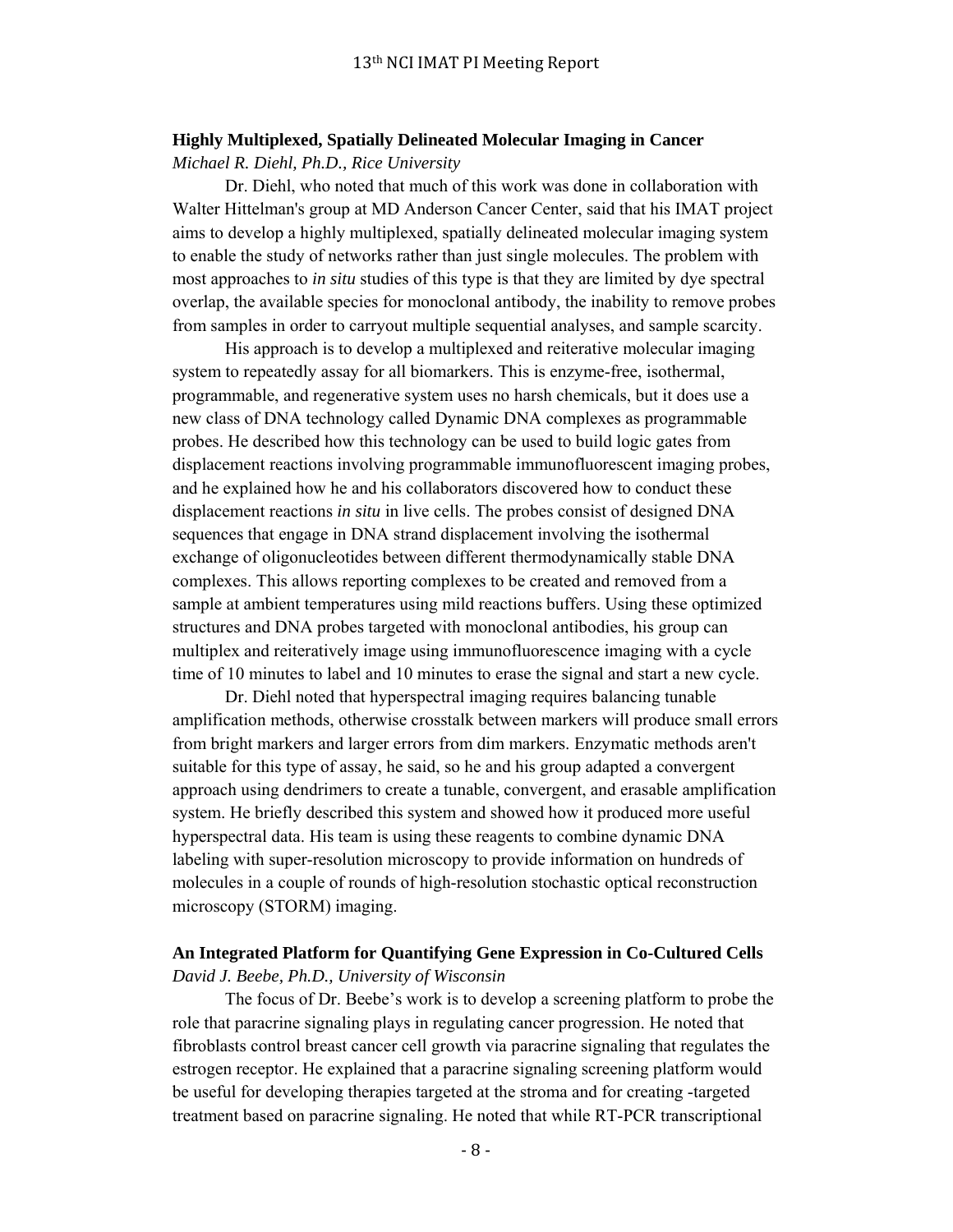analysis is good for assaying many genes from a single sample, it is too cumbersome for use on the multiple samples that would flow into a clinical setting.

 After reviewing the role of the tumor microenvironment in cancer and how critical it is in the context of cancer to understand how one cell type influences another is essential to understanding cancer, Dr. Beebe discussed his team's approach for using microfluidics to co-culture two types of cells and study their interactions. In an earlier IMAT project, his group developed a tubeless microfluidics system that uses a passive pumping mechanism and automated pipetting. This system is patented and commercially available now.

 His group is now using this same simplified approach to construct a micro-coculture system. Dr. Beebe described the system and demonstrated that this group can reproduce *in vitro* some intercellular signaling seen *in vivo* in both humans and animal systems. He and his collaborators have also developed a sample preparation technique that greatly reduces the complexity of nucleic acid isolation on the microscale. This method, which he called Immiscible Filtration Assisted by Surface Tension (IFAST), uses oil and an immiscible liquid barrier to the cell culture/lysis region of the microfluidic device from the elution buffer. He explained how this system uses paramagnetic particles that selectively bind mRNA to drag labeled materials through the oil-water interface using a simple magnet. This mRNA purification process takes seconds, replaces the multiple washing steps used in current mRNA isolation protocols, and is so simple that it should be useful in a global health setting.

 Dr. Beebe then described the integrated co-culture/mRNA purification device his team built. Breast cancer and stromal cells are loaded into independent culture regions that are connected via diffusion ports. Each culture well has its own connected IFAST device so enable mRNA to be collected from each cell type without cross-contamination. To demonstrate the utility of this device, Dr. Beebe described an experiment in which bone marrow-derived stromal cells were co-cultured with breast cancer cells. The results showed that breast cancer increased their proliferation rate in presence of stromal cells, compared to when they were cultured alone. In addition, mRNA extracted from these cells revealed that the estrogen receptor was downregulated by the stromal cells even in the absence of estrogen, and that estrogen receptor down-regulation correlated with the growth promoting activity of stroma. He noted that estrogen receptor mRNA levels can quantified at the single cell level using this system.

 His group is now studying the transition to invasion and early studies have shown that there is a distance-dependent invasive transition. These experiments revealed that there is an initial step that only involves soluble factors, but completing the transition requires soluble factors and cell-cell contacts. This suggests that there is a two-step transition. Dr. Beebe finished his talk with the comment that his team is now building lumen on the device and using it to study angiogenesis, both in two and three dimensions, and eventually CTC extravasation from blood vessels. Preliminary studies have shown that putting cells into a round structure rather than a rectangular one produces different results in terms of growth patterns.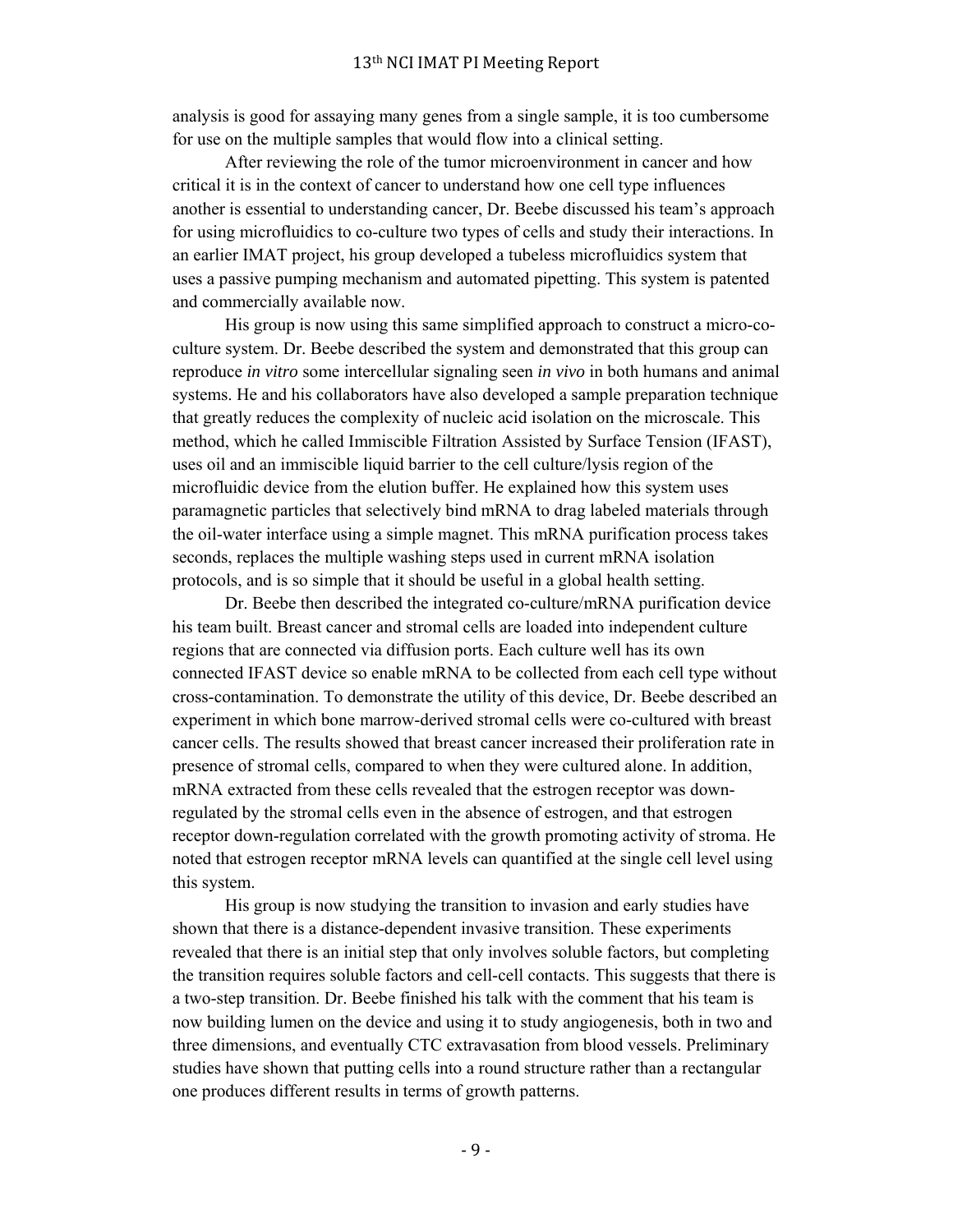## **Rapid and Sensitive Multiplex Sequencing of Actionable Cancer Genes in Clinical Samples**

### *Stephen Salipante, M.D., Ph.D., University of Washington*

 To start the final presentation on novel biosensor development, Dr. Salipante noted that today's clinical diagnostic assays for genetic changes associated with cancer are not ideal because they are incapable of comprehensively detecting all actionable mutations in a clinical sample. The goal of his IMAT project, in collaboration with Dr. Joseph Hiatt and Dr. Jay Shendure, is to use massively parallel DNA sequencing to develop such an assay. He described the general properties of today's high-throughput DNA sequencing technologies and discussed the challenges of using massively parallel DNA sequencing as a cancer diagnostic. One major issue is that many samples are formalin-fixed, paraffin-embedded (FFPE) samples that are generally unsuited for analysis using today's sequencing technologies. Another issue is that only a small subset of the genome is actionable, so there is a need to confine sequencing to those specific regions. And finally, the turnaround time for today's technologies is too long, about four to eight weeks. There is also the problem of dealing with tumor heterogeneity and the fact that clinical samples are mixtures of tumor and non-tumor cells, which are not issues specific to massively parallel sequencing. The inherent error rate of sequencing may also mask rare mutations in cancer, making it impossible to distinguish between rare variants and sequencing error.

 The strategy that Dr. Salipante is taking to address these challenges is to integrate two sequencing modalities using molecular inversion probes (MIPs) and molecular tagging to yield single-molecule MIP (smMIP) capture. This approach allows for highly accurate targeted sequence capture and the quantification of rare mutations. He explained how smMIP technology works and showed how it is useful with FFPE samples because it works with small DNA fragments common with FFPE.

 Dr. Salipante's group has evaluated this approach in pilot experiments with two HapMap cell lines and six mixtures of those cell lines, as well as in 47 clinically characterized samples. The fixed cost of building a panel is about \$15,000, he noted, but that supply lasts a lifetime, he said, and produces results for much less than \$1/gene per sample. The HapMap controls showed excellent agreement with the expected allele frequencies at all dilution. The dynamic range of the system was very high, he said, and its sensitivity exceeded that of any available technology. The use of smMIPs reduced errors to below one per 100,000, and nearly all of the mutations detected in the clinical sample were detected using this assay. In addition, this combined system recovered a number of additional mutations that had been noted in other databases. In total the assay detected seven sub-clonal variants at actionable sites.

 His group has since streamlined the library to use Illumina MiSeq to produce releasable results in less than 72 hours. When his team applied their technology to eight samples in one MiSeq run, the results were good, but they did not detect the low-frequency actionable genes. Dr. Salipante noted, though, that, Illumina recently released a new version of MiSeq that greatly reduces the time for analysis and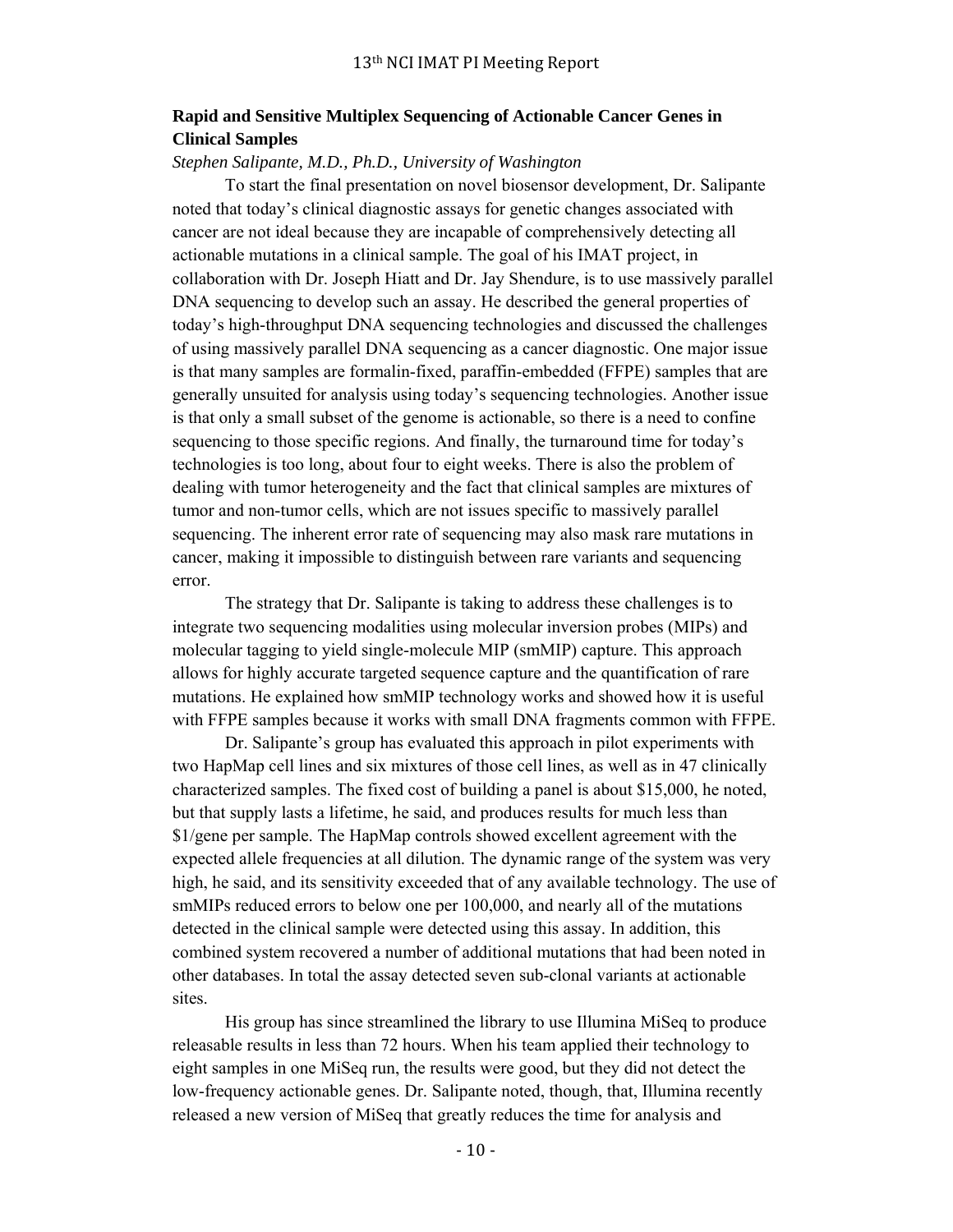therefore will allow for the use of the larger probe library. He expects, then, that this change will solve the issue of not detecting low-frequency actionable genes.

### **IMAT SUCCESS STORY**

## **Collaboration Versus Commercialization to Disseminate Your Technology Functional Genomics, Interactomes, and Cancer Targets**

*William C. Hahn, M.D., Ph.D., and David E. Hill, Ph.D., Dana-Farber Cancer Institute*

 Speaking first, Dr. Hahn said that the idea driving his work is that cancer is in the midst of a revolution enabled by next-generation sequencing. This revolution is impacting the research world, but to become an important clinical tool the field needs to realize that there is a need to go beyond simply having a list of genomic changes in cancer. Given that cancer is a complex disease genomically, it is necessary to know the functions of all of the mutations being identified, and to achieve that level of knowledge requires an equally high-throughput method to determine function. There are two approaches to studying function - gain of function and loss of function experiments – and the key will be developing methods to systematize these experiments.

 The approach that Dr. Hahn and his colleagues took was to make extensive use of two sets of tools - an RNA interference (RNAi) library of shRNA's that is amenable to be arrayed in pooled format screens, and an expression library of human open reading frame (ORF) clones. The RNAi library arose from a consortium of groups that decided to make all of these reagents available to everyone who wanted to use them, and so all of the shRNA clones are available from Sigma-Aldrich, Open Biosystems, and Addgene, and all the methods and protocols are available on the RNAi Consortium Web site (http://www.broadinstitute.org/rnai/public/). The ORFeome expression library was developed as a collaboration between the DFCI Center for Cancer Systems Biology (CCSB), which contributed their Human ORFeome collection, and the Broad Institute, which carried out a next generation sequencing approach to identify full length wild type ORFs that were then individually transferred into a viral expression vector. As with the shRNA library, the ORFeome collection is also made publicly available.

 Dr. Hahn noted that when his team started using these tools they quickly realized that the tools and technologies were powerful but not perfect. One question that came up was how to address false negatives. He gave an example where his team performed both loss of function and gain of function screens and identified three genes in the two subsets. They then ran another set of experiments in which they performed two different loss of function studies and integrated those data with data from The Cancer Genome Atlas (TCGA) to identify a single gene in colorectal cancer. He said that he and his collaborators are finding that using multiple approaches is enabling them to identify these high-probability genes.

 Dr. Hahn then discussed Project Achilles, which is conducting genome-wide RNAi screens in a large number of cell lines to generate a database with all of the genomic alterations in cancer. To accomplish this task, he and his colleagues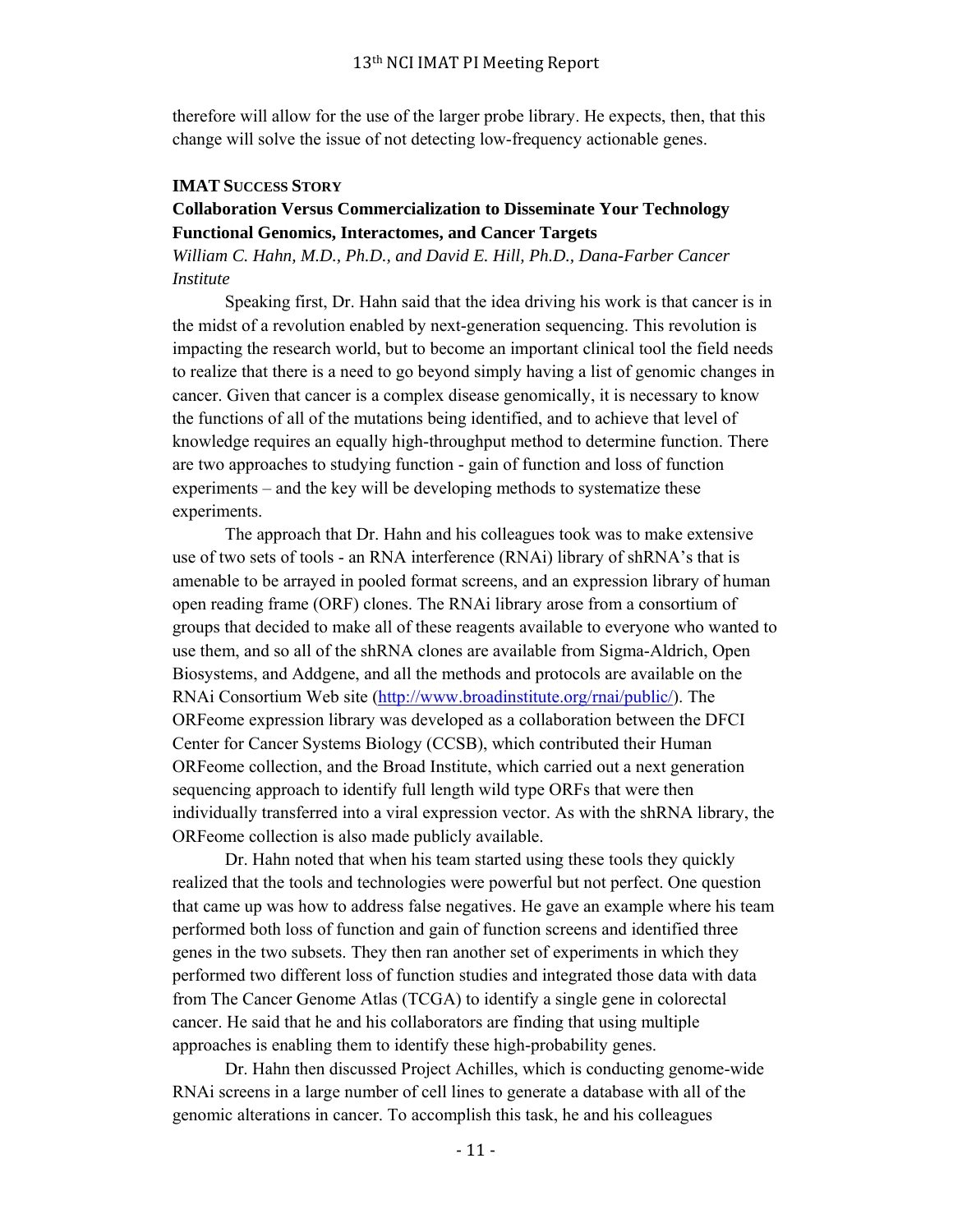developed a pooled short hairpin RNA (shRNA) barcode screening technique that looks for changes in abundance of shRNA, not phenotype. He noted that these studies showed that screening just a few cell lines yields the right answer most of the time, but screening eight to nine cell lines produces the right answer all of the time.

 He then presented two quick vignettes. The first involved identifying amplified oncogenes. This study identified the gene ID4 as being essential for ovarian cancer cell proliferation and survival. This was confirmed by experiments showing that this gene transformed normal cells. Then, using a targeted tumor-penetrating siRNA nanocomplex developed by Sangeeta Bhatia, his team showed that an anti-ID4 siRNA stopped and reversed tumor growth in an animal model of human ovarian cancer.

 The second vignette illustrated how the large datasets generated using these functional assays can identify new unexpected targets. His team was studying the Wnt pathway, which is mutated in almost all colorectal cancers and appears to be an undrugable target. Closer examination of their data showed that there was anenrichment in genes related to the transcriptional factor YAP1. This gene, it turns out, interacts with beta-catinin in colon cancer cell lines, and that both are needed to transform cells. Through a complex series of experiments, Dr. Hahn and his colleagues demonstrated that loss of the gene TCF4 forces beta-catinin into an alternative complex that drives cancer.

Next, Dr. Hill spoke about CCSB's journey towards understanding genotype and phenotype relationships with the goal of comprehensively mapping interactomes. The interactome, he explained, is the full spectrum of all possible macromolecular interactions that can take place within the context of the cell. Mapping the interactome will help decipher how these networks of macromolecules are organized and how this organization affects cell function. He said that the key to understanding how the interactome will move the field forward is by identifying the full spectrum of interactions, termed "edges" from graph theory parlance, among each macromolecule ("node") of the interactome.

 Building the interactome requires identifying all of the parts, and ORFs are the tool that can generate this parts list. The Center for Cancer Systems Biology's (CCSB) ORFeome project, which is organized around the principle of minimizing intellectual property restrictions and open collaboration, has already found that there is likely to be, on average, an order of magnitude more splice isoforms than there are individual protein-coding genes. The CCSB is now characterizing binary proteinprotein interactions for all possible interactions between all the proteins. He noted that there are tools now for doing large-scale interaction mapping and that different techniques yield non-overlapping data sets that his team is now working to integrate; however the only platform today capable of performing the  $>200,000,000$ combinations is the yeast two-hybrid system. Many of the cloning and Y2H techniques in use at CCSB, he added, were developed with IMAT support. His team is working to reduce the cost of running these screens by several orders of magnitude and is also developing quality control methods, several of which he described. These studies have shown that no single assay is sufficient, and that false negative results for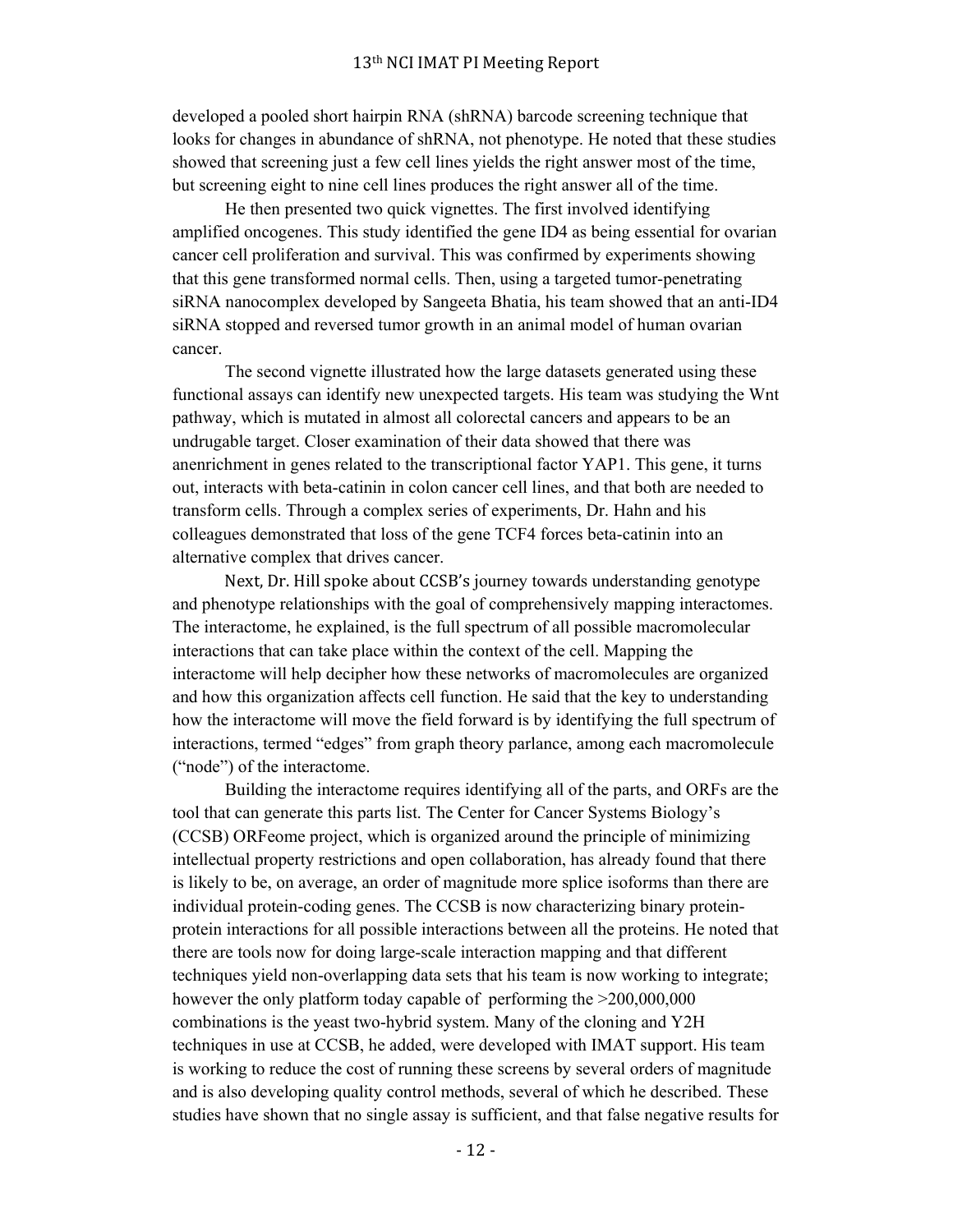any binary interaction assay exceed 50 percent. He noted that a new human interactome dataset is available for anyone to use on the Human Interactome Project Website (http://interactome.dfci.harvard.edu/H\_sapiens/host.php).

 Dr. Hill then discussed how the analysis of the human interactome has shown that the protein hubs identified in the literature also show up in this type of unbiased screening, and the CCSB unbiased Y2H screening has identified new hubs. He noted that this analysis shows that all of the networks that interactome mapping research has identified over the years seem to be similar in terms of the global organization properties that appear to be conserved. Among the lessons learned from these studies are that graph theory properties relate to biology, that interactomes and transcriptomes appear globally co-regulated, and that hub proteins are highly pleiotropic and are likely to be essential.

 He then briefly discussed studies to characterize the gains and losses in interactome edges as they relate to biological outcomes, which he calls edgotyping, and listed the relationships between different types of genotypes and edgotypes. He described one example in which an edgotype analysis found that different sets of interactions observed with different disease alleles of one gene known to be involved in two distinctly different diseases correlated with the respective phenotypes in the two unrelated diseases. He finished his remarks by saying that there is a need for additional tools that can deal with domain-based fragments and splice isoforms, as well as tools that extend the capabilities of the yeast-two hybrid system.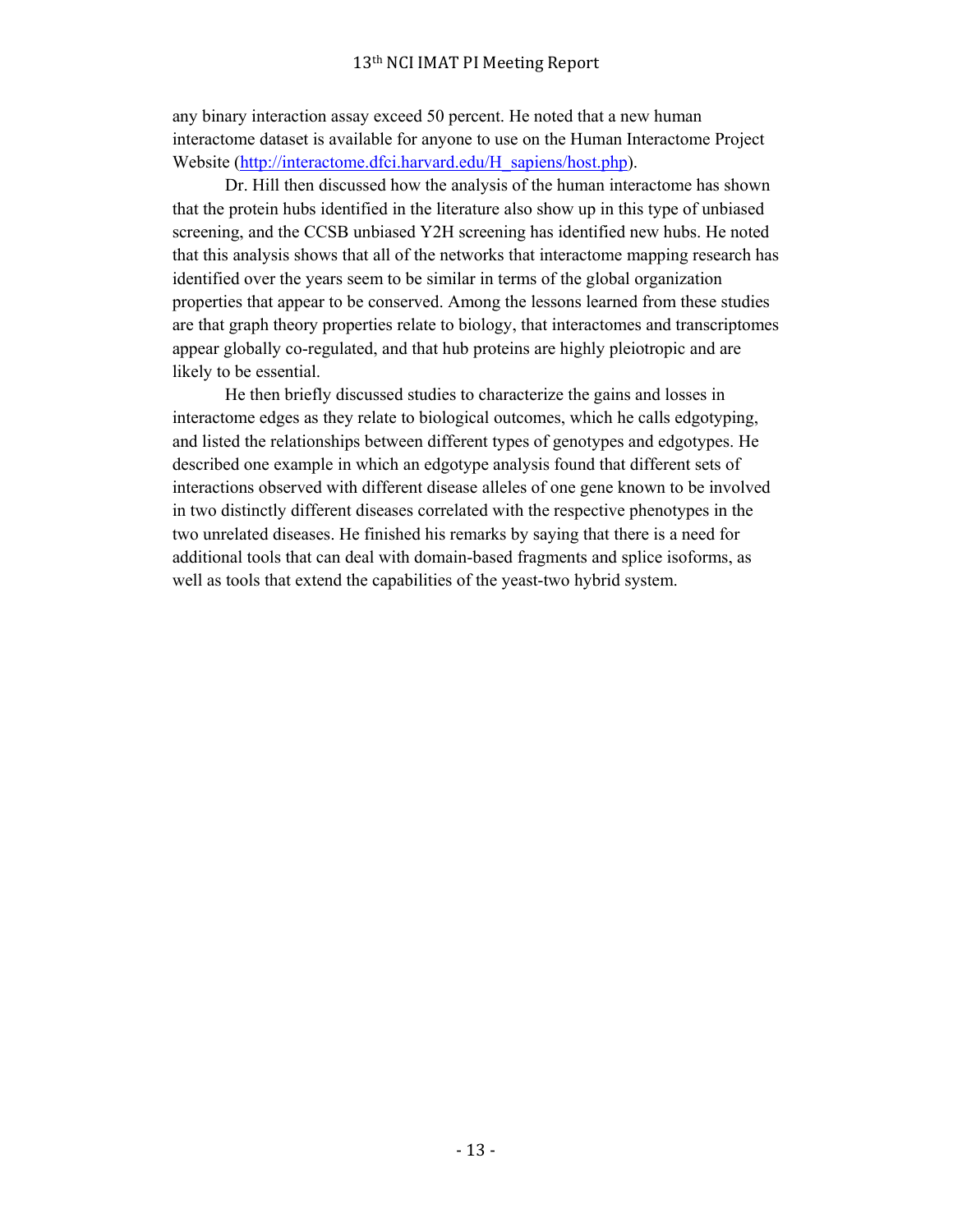#### **POSTER HIGHLIGHTS SESSION**

 In a series of eight-minute presentations, twelve investigators presented summaries of the posters they were presenting at this IMAT meeting.

#### **Activatable BRET Probes for MMP Enzymatic Activity Detection (Poster 4)**

*Adam Shuhendler, Ph.D., Stanford University*

 Dr. Shuhendler noted that matrix metalloproteases (MMPs) are overexpressed in most cancer, and that they play a crucial role in defining the cellular environment in a way that enables increased tumor invasion and metastasis. Their overexpression has also been correlated to shortened survival time. The goal of this project, he said, was to develop a method that could be used to develop a better understanding of the spatial and temporal role of MMPs in cancer.

 He then reviewed the advantages and disadvantages of bioluminescent imaging as tool for measuring protein levels in complex biological samples. His work focuses on using bioluminescence resonance energy transfer (BRET) in conjunction with gold nanoparticles, quantum dots, and polymer dots to generate near-infrared light signals that could pass through biological tissues. He described the fundamentals of the BRET experiment and then presented an overview of the platform that he and his colleagues in Jianghong Rao's laboratory have developed using gold nanoparticles and an MMP-cleavable linker. He showed how a de-quenching construct was designed to incorporate a collagen binding protein to keep the signal fixed at the location of MMP activity. In this assay, the BRET signal decreases as a result of MMP activity. He discussed the use of quantum dots as a means of developing a multiplexed assay, and then described the work he and his collaborators are doing to replace quantum dots with conjugated polymer dots. The latter would not only have fewer safety issues related to their use in humans, but they also produce a more intense signal with greater depth of tissue penetration.

## **Development of a Methylation-Based Diagnostic Assay for Malignant Melanoma: Defining the Factors Affecting Marker Selection and Assay Performance (Poster 13)**

*Sharon N. Edmiston, The University of North Carolina at Chapel Hill* This IMAT project, said Ms. Edmiston, was developed in response to a need identified by pathologists for a means of discriminating between malignant melanoma and nevi in FFPE tissues. The approach that she and her collaborators in the laboratories of Kathleen Conway-Dorsey and Nancy Thomas took was to develop a high-throughput methylation assay for use with the Illumina BeadChip system. She summarized the results of the initial R21 phase of this project that included the identification of 12 CpG methylation sites in nine genes that provided accurate discrimination between melanoma and nevi with no misclassification. In this phase of the study, she and her colleagues identified a set of candidate DNA methylation markers for use as an internal quality control to distinguishing melanocyte tissue from skin. They also developed a high-throughput methylation assay that they validated in FFPE tissues.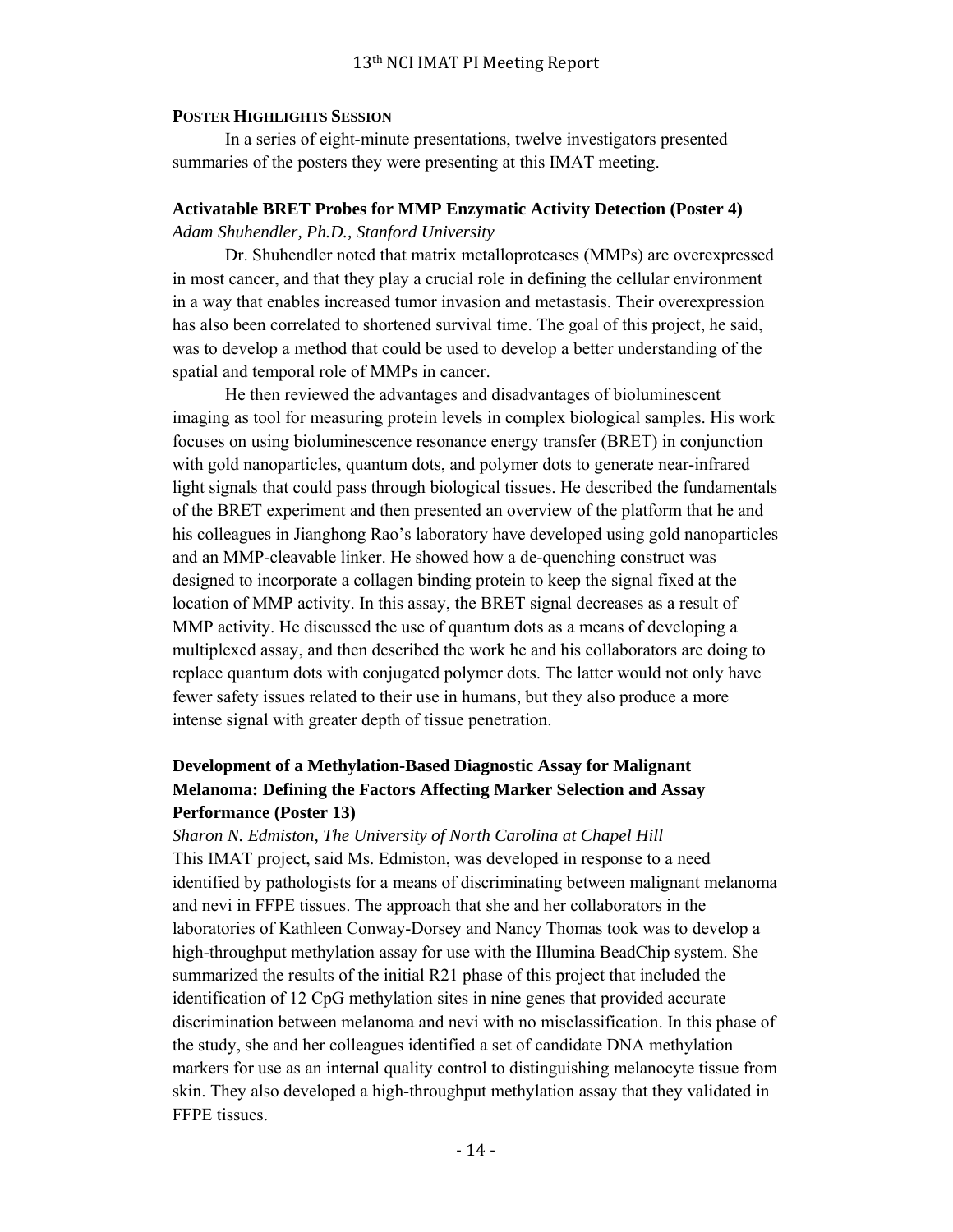Using this assay, she and her collaborators showed that patient/host factors such as age, sex, anatomical site, or pigmentation were not associated with differential methylation at the CpG markers in their panel. They also found that while five CpG sites distinguished melanoma from skin, methylation similarities between skin and nevi will require the identification of additional markers for use as internal standards.

## **FRET-Based Biosensors to Monitor Redox in Cell Cycle Regulation (Poster 17)**

*Vladimir Kolossov, Ph.D., University of Illinois, Urbana-Champaign*

 Dr. Kolossov's presentation described the development of a genetically encoded, green fluorescent protein (GFP)-based redox-sensitive sensor to measure glutathione levels in cells. In contrast to the use of redox-sensitive dyes, this approach enables spatiotemporal measurements in live cells. After describing the construction of the GFP-glutaredoxin enzyme construct used as the sensor, Dr. Kolossov showed how the sensor could be used to monitor oxidation of glutathione that occurred only in mitochondria upon application of a specific inhibitor of glutathione synthesis. He also showed how this sensor enabled the identification of complex III in the mitochondrial electron transport chain as the site of oxidation induced by reductive stress.

## **Microfluidic Sorting of Blood Cells for SPR and Fluorescence Analysis (Poster 26)**

### *Nathaniel C. Cady, Ph.D., University of Albany*

 The focus of this IMAT project is to develop a microfluidics platform for capturing and analyzing CTCs and to use that platform as a diagnostic and prognostic instrument. This project, said Dr. Cady, is being conducted in partnership with Ciencia, a company that manufactures a grating-coupled surface plasmon resonance (GCSPR) imaging system. He explained that a typical gold-coated grating chip can be spotted with hundreds of capture agents using a robotic spotter and inserted into a microfluidic device designed to fractionate blood. When used in conjunction with antibody-linked fluorescent dyes, the sensitivity and dynamic range of detection of this system easily surpasses that of ELISA, he noted.

 Data from a first-generation device that simply ran whole blood over the GCSPR grid spotted with CTC capture antibodies found inconsistencies with FACS data, largely because of interference from soluble markers in blood. To eliminate these false positives, Dr. Cady's group has created a cell sorting device comprising an array of micron-sized posts. This device operates according to a deterministic hydrodynamic design credited to Robert Austin at Princeton University. As blood flows through the grid, soluble markers move through unimpeded. Meanwhile, cells bounce from post to post, with larger cells having a greater displacement perpendicular to the flow. As a result, cells exit this "bump array" separated laterally by size. Dr. Cady demonstrated this separation and said that his group is now integrating into the microfluidics containing the GCSPR grid.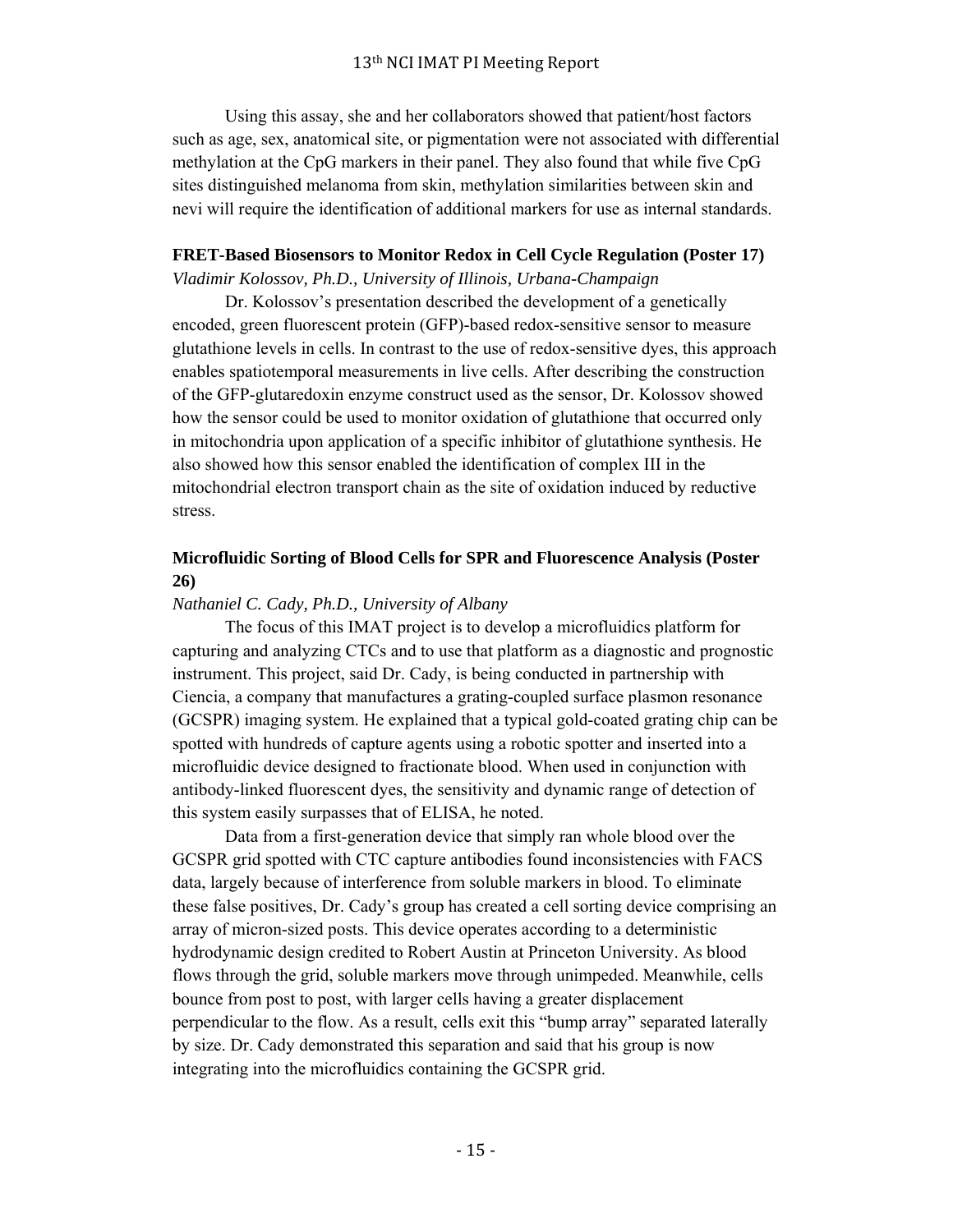## **Application of an Innovative Technology to Develop Low-Toxicity Kinase Inhibitors (Poster 7)**

### *Xiang Li, Ph.D., University of Maryland, Baltimore County*

 In this project, Dr. Li and is collaborators have developed an unbiased gelbased system for identifying low-toxicity kinase inhibitors. This system globally quantifies the phosphorylation index for substrates of specific kinases by independently quantifying phosphorylated and total substrate molecules in a reverse in-gel kinase assay. Non-phosphorylated substrate molecules are first quantified in the presence and absence of a specific stimulus. Total substrate molecule numbers are then measured after complete chemical de-phosphorylation, which yields the ratio of phosphorylated to total substrate. Dr. Li and his collaborators have used this system to identify high-efficiency substrates for the protein kinase CK2. These experiments identified an inhibitory peptide based on the major CK2 phosphorylation site on elongation factor 1β.

## **Multiple Reaction Monitoring to Profile Biosensor Phosphorylation in Leukemia (Poster 29)**

### *Laurie L. Parker, Ph.D., Purdue University*

 Kinase inhibitors have revolutionized chemotherapy for leukemia, said Dr. Parker, but they still cannot cure cancer, largely because resistance develops to these agents in most patients. Evidence suggests that decreased Bcr-Abl substrate phosphorylation in mononuclear cells is a reliable indicator of initial response and predicts longer-term outcomes. Data also suggest that Bcr-Abl substrate phosphorylation in mononuclear cells could be used to make dosage adjustments during therapy. Such "real-time" monitoring of drug response during treatment is not currently performed, however, because technical hurdles present a challenge to efficiently analyze large numbers of patient samples.

 To address this issue, Dr. Parker's group is attempting to merge its intracellular kinase biosensor assay (described in an earlier presentation) with multiple reaction monitoring (MRM) mass spectrometry to create a sensitive, multiplexed assay for leukemia-related signaling in patient samples. She described the biosensor peptide that her group has developed and the MRM experiments they conducted demonstrating that they could quantify Abl kinase activity on about 10,000 cells. The sensitivity of this assay was as low as 10 to 30 femtomoles when working with cultured chronic myelogenous leukemia cells. She described the workflow for this assay and noted that she and her team are working on improved sample-handling and enrichment procedures to improve the assay's signal to noise performance. She and her team are also working on a multiplexed assay that will measure the activity of more than one kinase in the same assay.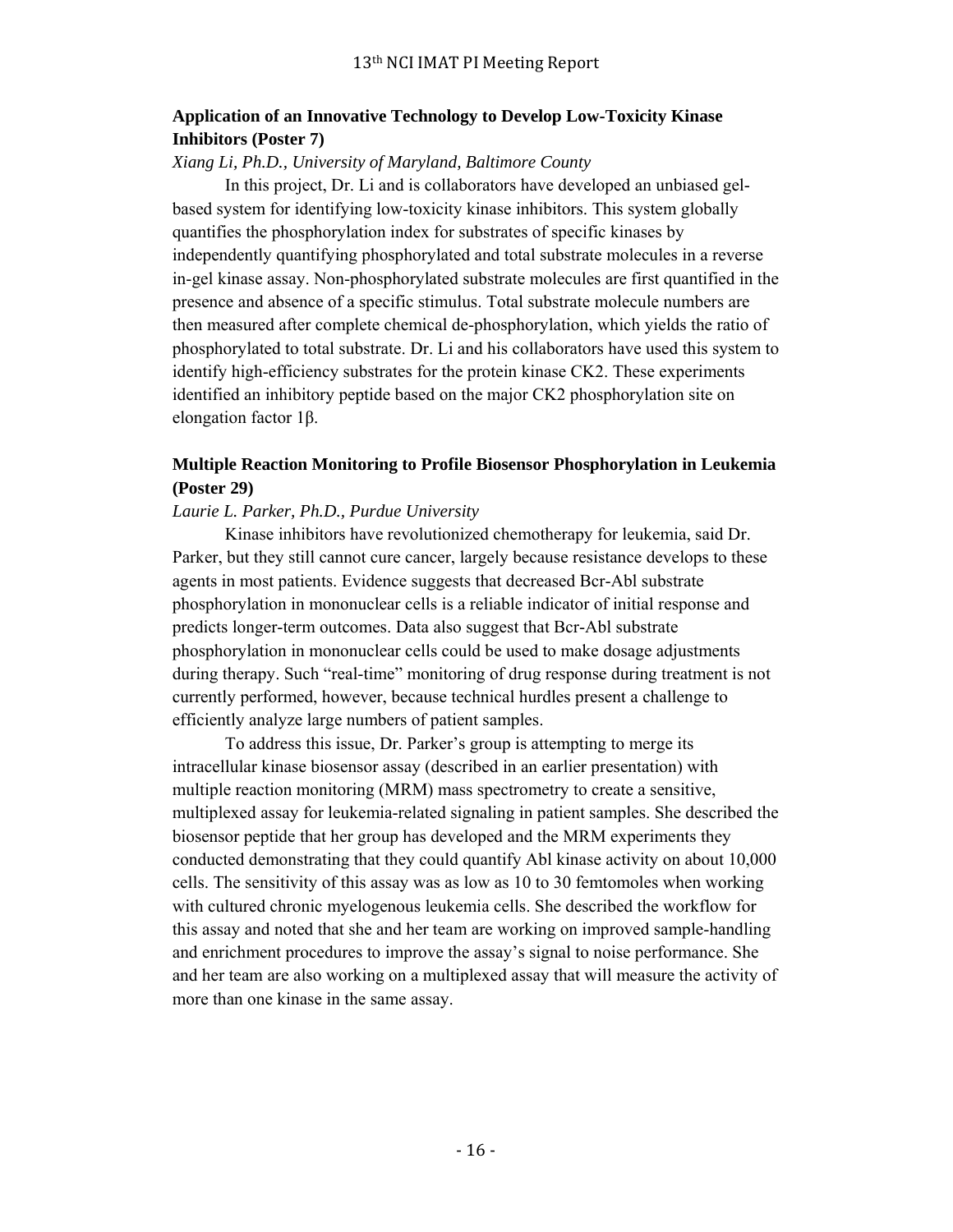## **Probing Cancer Cell Chemoinvasion Strategies Using 3D Microfluidic Models (Poster 32)**

## *Mingming Wu, Ph.D., Cornell University*

 Tumor cells migrate in response to chemokine or growth factor gradients, said Dr. Wu, and this migration plays an important role in cancer metastasis. To better understand the role that chemokine-mediated tumor cell migration plays in metastasis, Dr. Wu and the members of her laboratory are using a three-dimensional microfluidic device to model key cancer cell migration under changing interstitial fluid flows and biomatrix stiffness, two key biophysical parameters thought to influence metastasis. The goal is to develop a microfluidic model with predictive power and use it to create a microenvironment that suppresses chemoinvasion-mediated metastasis.

 Using this device, Dr. Wu and her collaborators have shown tumor cell morphology is heterogeneous and that it displays plasticity in the presence or absence of fluid flow. They also found that tumor cell motility was also regulated by fluid flow. She and her team also developed an assay that tracks tumor cells migrating in a fluorescent bead embedded in three-dimensional collagen bed. The data from this assay can be used with a forward computation algorithm to map a single cell traction field in real time.

## **Specific and Reversible Binding of DNA Nanoparticles to Cancer Cells (Poster 38)**

#### *Bradley T. Messmer, Ph.D., University of California, San Diego*

 Dr. Messmer and his colleagues have developed a process that creates highly diverse libraries of selectable, self-assembling DNA nanoparticles (DeNAno) with unique secondary structures capable of binding to specific types of cells. He described how these nanoparticles are created using rolling circle amplification and how he and his colleagues use a SELEX-like approach to identify nanoparticles that bind to distinct cells types with high specificity. The first successful selection identified a DNA nanoparticle that binds to dendritic cells, said Dr. Messmer, and he showed other examples of successful selections, including a DNA nanoparticle that binds specifically to pancreatic cancer cell lines and breast cancer cell lines. He and his colleagues have also created an antagonist that can block particle binding to the pancreatic cell line or trigger bound particle release. They are now exploring various *in vivo* and *in vitro* applications for these DNA nanoparticles.

# **2D-PCR for Spatially Mapping Gene Changes in Tumor Sections (Poster 1)**

*Daniel Gowetski, Ph.D., University of Maryland*

 Dr. Gowetski described a system that he and his collaborators have developed for creating two-dimensional PCR maps of genomic DNA in laser capture microdissection tumor specimens. This team has also developed an enzymatic method using methylation-sensitive restriction endonuclease digestions that can epigenetically map a tumor section. He briefly described the newest methods they have developed to streamline this process in order to minimize sample loss. This procedure involves affixing the sample to a multi-well plate containing lysis buffer, performing an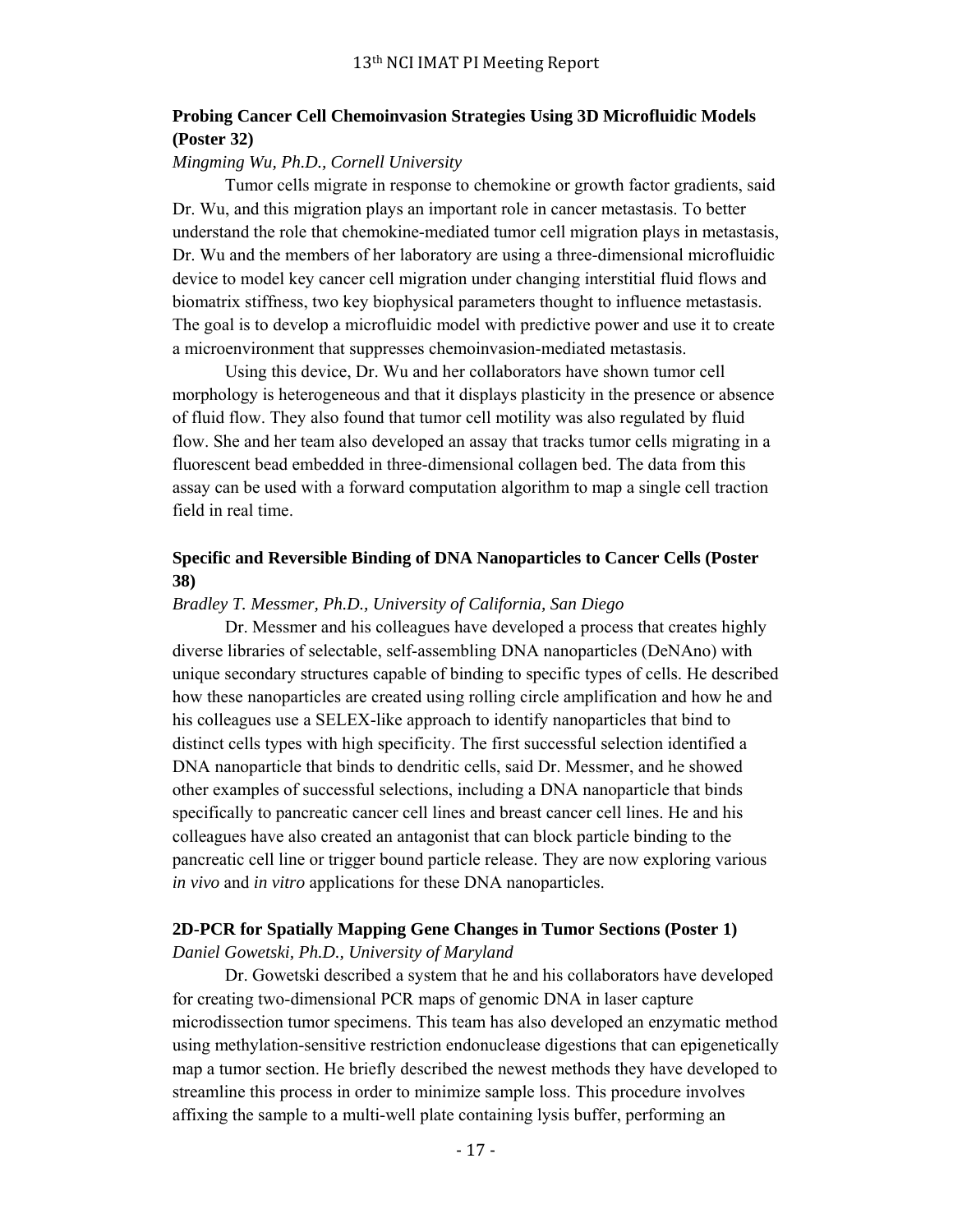overnight digestion, and then conducting qPCR to determine methylation. The goal, explained Dr. Gowetski, is to create a methylation map of a target gene across an entire tissue sample in a single run. He is now working on developing the mapping technique and is working to miniaturize the qPCR system to obtain a resolution of 100 microns or less. He and his colleagues are also developing a multiplexed version of this system to assess methylation of several genes in the same tissue sample.

#### **Discovery Platform for Cancer Antigens (Poster 16)**

*Kevin Claffey, Ph.D., University of Connecticut Health Center*

 The technology being developed in this IMAT project, explained Dr. Claffey, takes advantage of the biology that humans have to detect cancer antigens. The idea is to isolate antibodies produced by the patient and use them to identify the matching patient-specific antigens. The process started with small slices of sentinel lymph nodes taken from patients. Dr. Claffey and his team used three molecular screens on B cells to identify those that may be making antibodies against tumors. They then isolated 14 libraries of variable region single-domain antibodies that were effective at producing large volumes of clones during transformation. They have screened approximately 12,000 clones and sequenced 6,000 of them, identifying around 200 clones that may be useful for identifying the cognate antigens. In total, Dr. Claffey's group has synthesized 46 variable region single-domain antibodies and used six of these to select target antigens from cell or tumor lysates. Plans call for using these antibodies to determine antigen distribution in human breast and ovarian cancers with the eventual aim of creating novel diagnostic reagents and identifying new therapeutic targets.

### **Digital Analysis of Proteins Through End Sequencing (DAPES) (Poster 15)**

*Tom Cohen, Ph.D., Washington University in St. Louis*

 Dr. Cohen described the work that he and his colleagues in Rob Mitra's laboratory are doing to develop the Digital Analysis of Proteins Through End Sequencing (DAPES) method for single peptide sequencing. He explained that the goal is to use DAPES to produce proteome-wide sequence information from complex mixtures such as blood. This technique, which is modeled on the approach used in next-generation DNA sequencing, starts by using a set of enzymes to cleave protein samples into peptide fragments that are then immobilized on a nanogel-coated glass coverslip. The nanogel is a polyethylene glycol-based material that has been optimized to bind peptide fragments while dramatically reducing nonspecific interactions of fluorescent probes with the glass surface.

 Once immobilized, the terminal amino acid in these attached peptides is identified using a fluorescently labeled N-terminal amino acid binding molecule (NAAB) - engineered proteins developed in collaboration Jim Havranek's laboratory at Washington University – and single molecule fluorescence imaging. That amino acid is then cleaved and the imaging process repeated for a total of 10 amino acids from the N-terminal of each peptide on the nanogel. The peptide sequences are then mapped back to the human proteome. Experiments have shown that there is some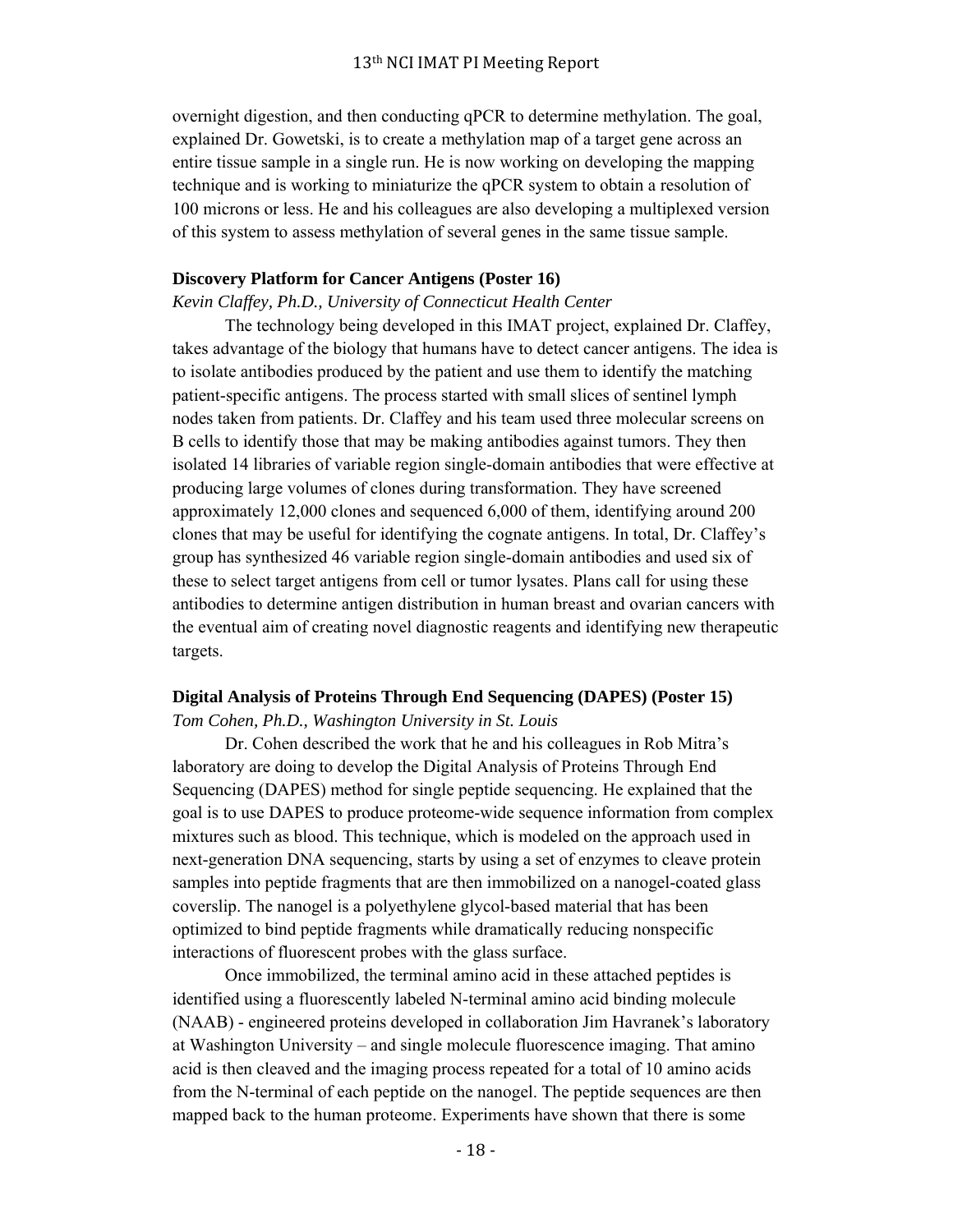cross-reactivity of the probes, which enables the use of fewer than 20 probes to identify the 20 amino acids through the use of probe binding signatures.

 Dr. Cohen noted that it will also be possible to take the number of peptide sequences that map back to a particular protein and divide that by the total number of possible peptides that could be produced by that protein to yield a quantitative measure of the protein's abundance. He also described experiments confirming that it is possible to remove probes from the immobilized protein, cleave single residues using the Edman reaction, and introduce the next probe. Though further optimization of each step is still needed, data show that this protocol produces an 80% cleavage rate.

## **Molecular Diagnostic Tests to Augment Cytomorphologic Diagnosis of Lung Cancer (Posters 27 and 39)**

*James C. Willey, M.D., and Thomas Blomquist, M.D*., *University of Toledo Health Sciences Campus*

 This presentation described the highlights of two posters from Dr. Willey's laboratory, both featuring work on developing robust quality controlled molecular diagnostic tests with intrinsic quality control metrics for qPCR and next-generation sequencing diagnostic methods as applied to human biospecimens. Dr. Willey began by noting that there are large archives of FFPE samples from subjects with known outcomes and response to specific drugs, but the RNA quality in these samples is variable and typically bad. Therefore, there is a need for quality-controlled RT-PCR methods to make use of these samples. Toward this goal, Dr. Willey described a twocolor fluorometric real-time PCR method that generates small (60-80 bp) products suitable for analysis of degraded RNA, and measures each gene relative to a known number of synthetic internal standard molecules to control for interfering substances. For each gene, an internal standard was synthesized with 4-6 nucleotides different from the native template, then a QUASAR-labeled probe homologous to the internal standard and a FAM-labeled probe homologous internal standard probe was prepared. He described the validation tests that his group ran on a qPCR test prepared with this method showing promise for diagnosing lung cancer, the [MYC X E2F1]/p21 assay to augment cytomorphologic diagnosis of lung cancer, In analysis of 38 FFPE biopsy samples (20 surgical tissues and 18 fine needle aspirate samples) with the [MYC X E2F1]/p21 assay the receiver operator characteristic area under the curve was  $0.87$ with 95% confidence interval of 0.74 to 0.99 and the statistically optimal LCDT cutoff value had 92.9% specificity and 75.0% sensitivity.

 Next, Dr. Blomquist spoke about the project he has been working on to develop methods for identifying and controlling bias associated with RNA sequencing technology. He described the Standardize RNA SEQuencing (STARSEQ) technology that uses libraries prepared through massively multiplexed PCR of each target in the presence of a known number of synthetic internal standard copies to control for interlibrary variation in transcript abundance measurement. PCR is done under low primer concentrations and touchdown thermal cycling conditions to enable which results in convergence of high- and low-abundance target amplicons toward equimolar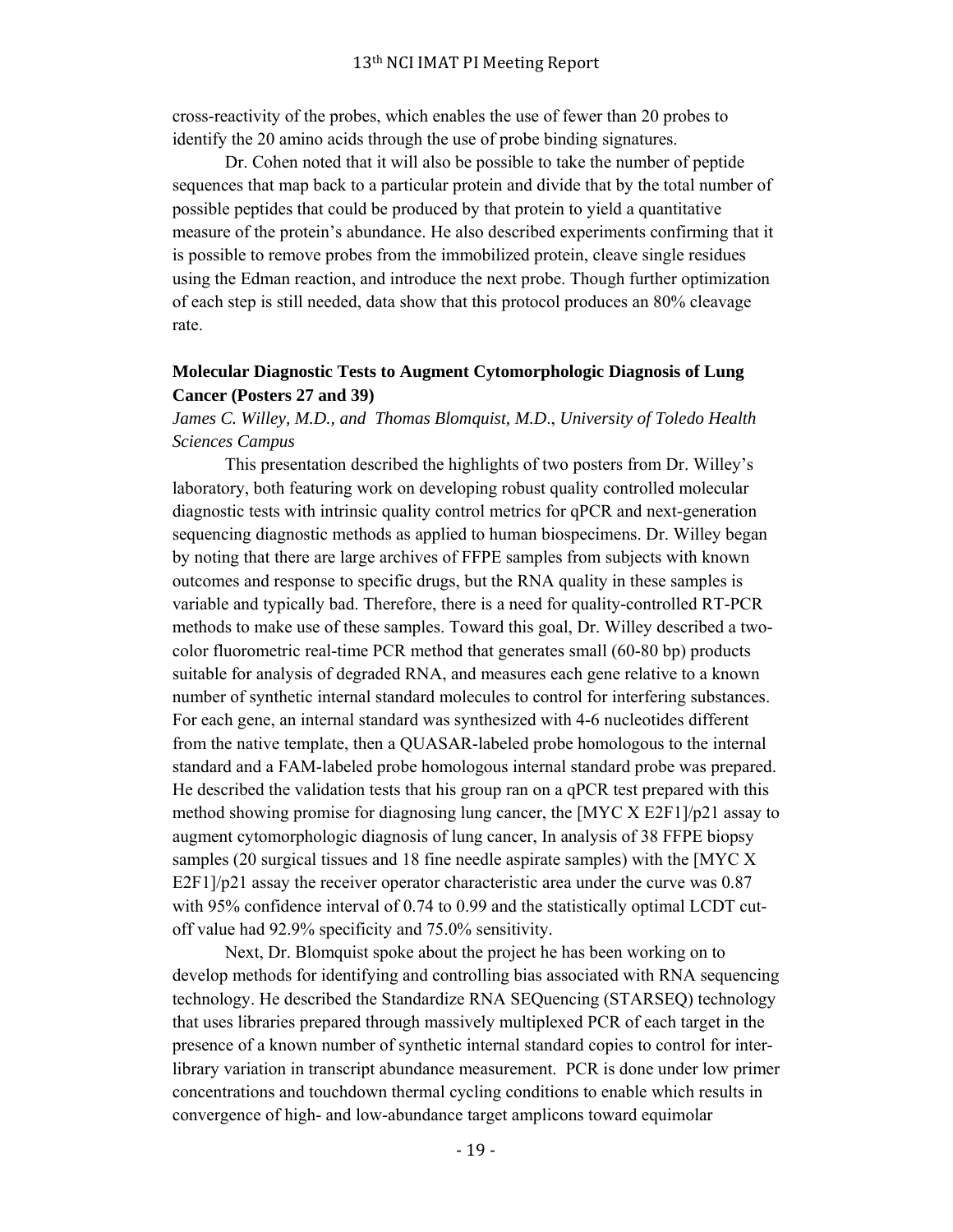concentration at PCR endpoint. He explained that because the PCR product for each nucleic acid target is at approximately equal abundance, this approach promises to markedly reduce the required read depth and thereby reduce sequencing costs by logorder magnitude. He then described one experiment showing that the measured abundance of nucleic acids in a sample prepared by mixing two FDA SEQC standards of known nucleic acid abundance agreed with the expected abundance.

## **Method for Detection of Secreted Proteins in Single-Cell Assays (Poster 24)**

*Henryk Szmacinski, Ph.D., University of Maryland*

 In the last presentation of the poster previews, Dr. Szymacinski described the development of an assay system for secreted proteins that uses plasmonic fluorescence enhancement to achieve single-digit picogram/mL sensitivity. He briefly commented on his group's work creating a plasmonic substrate for amplifying optical signals and then described what he calls the MEFspot technology as a direct, multicolor technique that uses a fluorescence lifetime imaging microscope to collected intensity and lifetime images for each fluorophore present on an array spot. If the spot is really generated by a protein-secreting cell, it a displays characteristic value for these measured parameters – an intensity value greater than background and a lifetime shorter than background.

 He then showed data from multiplexed experiments quantifying real-time TNF-α and interferon-γ secretion by macrophages. He also described the Phasor Plot analytical method based on fluorescence lifetime measurements that accurately identifies secreting cells. In a final note, he said that this MEFspot technology is simpler than the ELISPOT method for single cell assays.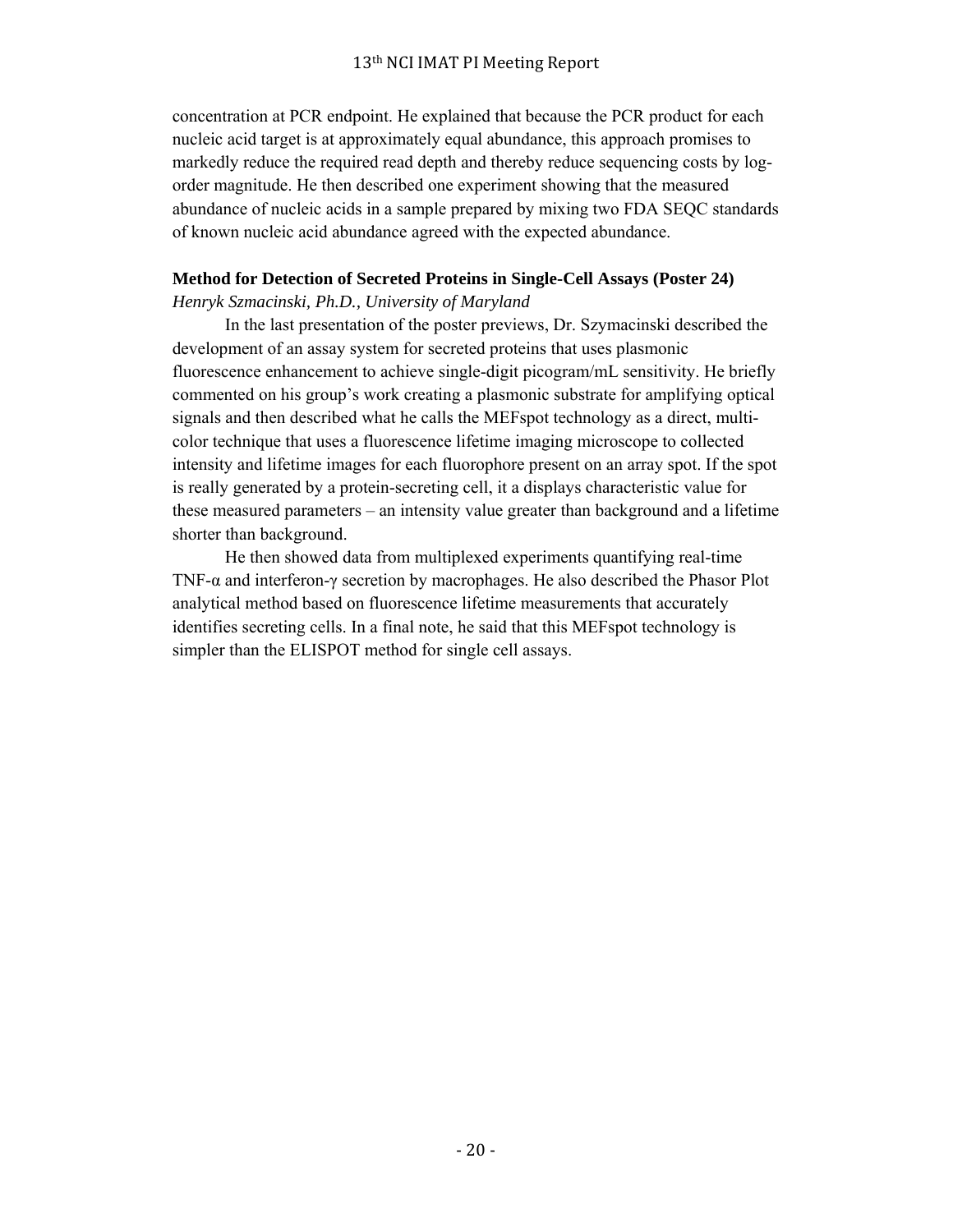#### **DAY 2 - NOVEMBER 28, 2012**

### **HOST WELCOME**

### *Mauro Ferrari, Ph.D., The Methodist Hospital Research Institute*

 To start the second day of the Principle Investigators Meeting, Dr. Ferrari welcomed everyone to The Methodist Hospital Research Institute and noted that IMAT has contributed in a largely unrecognized but absolutely essential way to the development of many of the most important technologies that are at the heart of today's revolution in genomics and diagnostics. The development of platform technologies is not appreciated enough, he said, but this type of bricks and mortar research is absolutely essential to enable the research that will solve the problems of cancer and other major human illnesses.

 Dr. Ferrari then reviewed the history of the development of the Texas Medical Center, which started with an enormous donation of cash and land by M.D. Anderson and is now part of the largest medical center in the world, employing over 200,000 people and handling over 6.5 million patient visits a year. He then discussed The Methodist Hospital Research Institute and described some of the infrastructure that is available to collaborators, including a Good Manufacturing Practices (GMP) manufacturing facility, a GMP cyclotron and cell therapeutics facility, imaging suites, and robotic surgery facilities. The Institute also has its own Clinical Research Organization (CRO) to run clinical trials.

 The Methodist Hospital Research Institute, explained Dr. Ferrari, is set up as a collaborative institution structured around interdisciplinary fields, and he encouraged IMAT investigators to work with Institute faculty and to make use of its facilities. He closed his remarks by emphasizing the strong emphasis that the Institute places on translational studies. The entire infrastructure of the Institute is set up to move products into the clinic and dovetails with the clinical trials infrastructure at the Methodist and throughout the Texas Medical Center.

#### **KEYNOTE ADDRESS**

#### *Joshua LaBaer, M.D., Ph.D., The Biodesign Institute, Arizona State University*

 In his introductory remarks, Dr. LaBaer commented that IMAT is a rare program in that it focuses on developing the enabling platforms that drive research throughout the biomedical enterprise. He also provided some background on the Biodesign Institute at Arizona State University, noting that it is problem-oriented with a strong emphasis on translation.

 Turning to the main subject of his talk – how to develop and apply new protein microarray technologies – Dr. LaBaer said that is essential when designing a new platform technology to always remember the problem that this new technology is meant to solve. In his case, the problem that he wanted to address was the early detection of cancer, the key to reducing the mortality of cancer, and Dr. LaBaer's focus is on biomarkers. Biomarkers, he explained, provide biometric measurements that convey information about the subject's biological or clinical state, and they are different from biological differences. He showed an example of how a test value can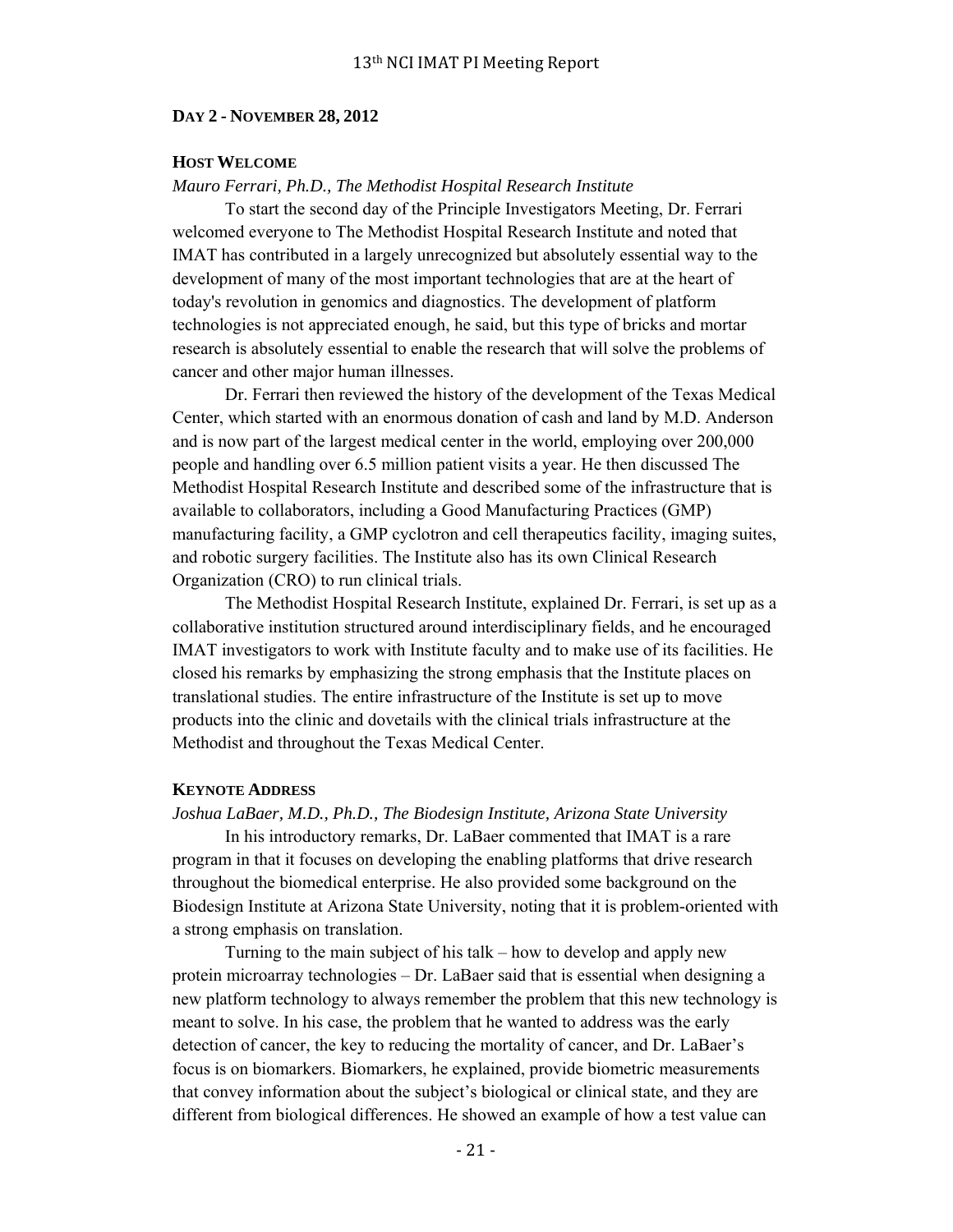display a huge uncertain zone between normal and disease, and explained that the size of that uncertain zone is related to the specificity and sensitivity of a test value.

 Biomarkers can be classified by their clinical use, the source and type of test material, and the level of validation. He listed the different types of biomarkers by clinical use, the variety of source materials, and the different molecular and cellular types of biomarkers, and then spoke about the different validation levels that a biomarker must go through to become clinically useful. The first step in biomarker development is to define the clinical need and the necessary performance characteristics to meet that need. Next comes finding an observable difference between disease and normal that can lead to the identification of a candidate biomarker by comparing properly matched cases and controls. The marker is verified by repeating the comparison with a fully independent and blinded set of cases and controls and then validated in a large, blinded, prospective study conducted at more than one location. The utility of the marker is then validated in additional large, randomized, blinded, prospective studies encompassing more than one research site, and then submitted for approval, typically with a commercial partner.

He then described the extensive range of skill sets that are needed to successfully develop a biomarker and listed the common pitfalls that scuttle biomarker development efforts. The latter includes discovery without defining clinical need, conducting underpowered studies using inappropriate statistics, the use of inappropriate samples or poorly selected controls, a failure to account for over-fitting or false discovery in "'omics" studies, and a failure to ensure that the biomarker assay is robust and reproducible in settings other than the developer's laboratory.

As a final note before discussing protein biomarkers, Dr. LaBaer said that there are thousands of papers reporting promising biomarker results, but that FDA approves about one new biomarker-based diagnostic a year. To remedy this situation, academia needs to take the lead role in developing biomarkers. Industry, he said, does not have the funds to invest in discovery, but it will take on biomarker development after a biomarker has been validated. He added that the field needs to set a higher bar for biomarker discovery publications, perhaps requiring preliminary validation data. He also said that there is a need to publish negative results – killing a bad biomarker is important and researchers need recognition for this negative validation work.

 Dr. LaBaer then spoke in praise of proteins as cancer biomarkers. Nucleic acids, he said, are terrific but the initial biopsy is usually the only source of nucleic acids for analysis. Proteins, however, can reflect an ongoing clinical state. From a practical perspective, nucleic acid microarrays do not have a great track record with the FDA, while protein-based diagnostics are well-established with a well-defined path toward regulatory approval. In addition, our best biomarkers today would not have been predicted by genetics, he said.

 He then described the libraries of expressed genes, including full-length expression ready (FLEX) clones, that his group has developed and that are available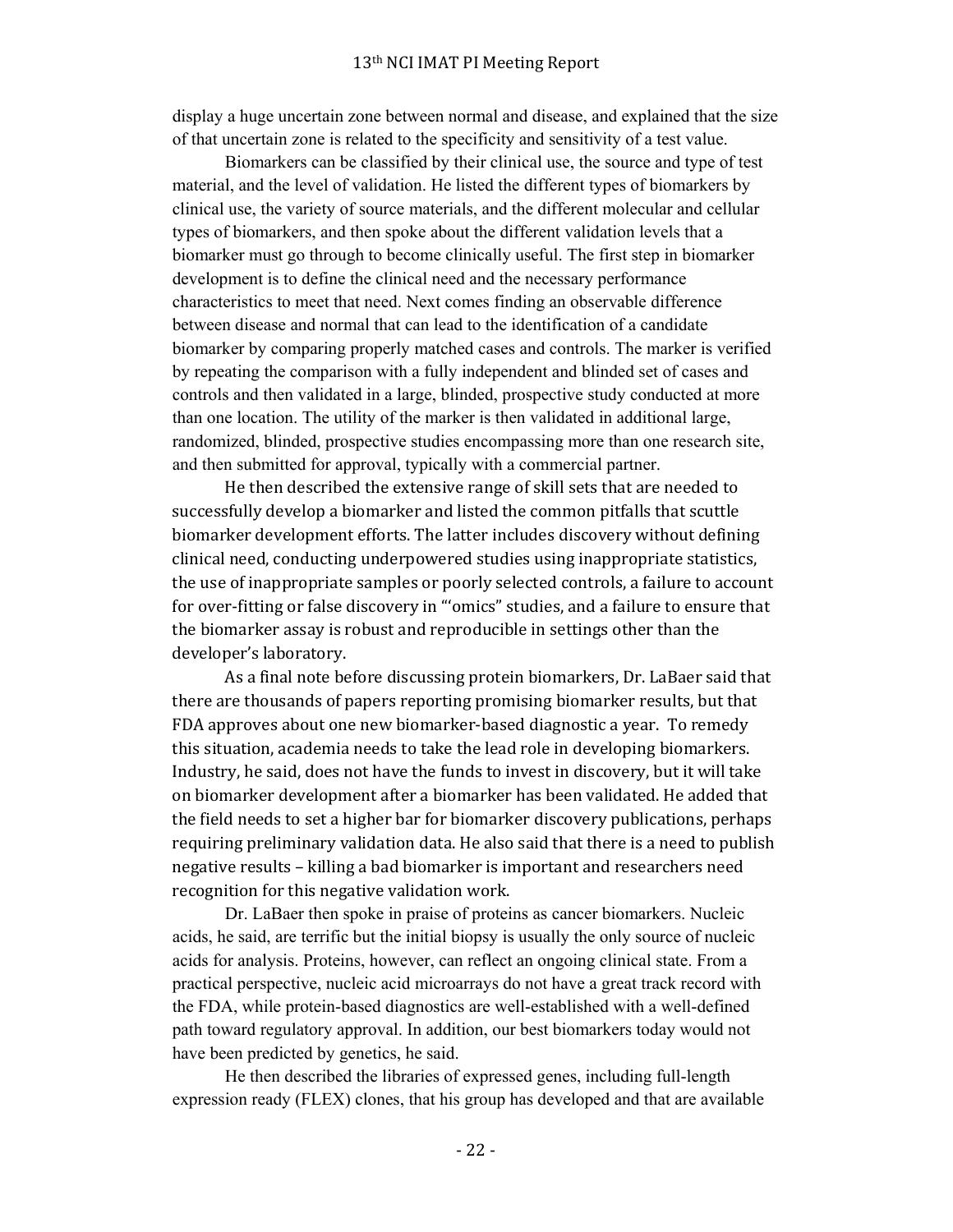to anyone who wants to use them with no restrictions. These libraries, which are created using robotic techniques, can be ordered via the Web at http://dnasu.asu.edu. He noted that DNASU has delivered 300,000 samples to 38 countries and 46 states.

 Turning to the discussion of the protein microarrays his group is developing, he recounted how his laboratory gets around the challenge of printing purified proteins when many proteins do not purify well. Their approach is to print the cDNAs that codes for the proteins of interest, and he noted that these arrays can be stored dry for at least six months. Using the array entails adding a cell free expression reagent to the array, expressing the proteins *in situ*, and capturing them using the co-printed protein capture reagent. This technology, called nucleic acid-programmable protein array (NAPPA), has many advantages over assays that use printed proteins. For example, proteins are expressed in the mammalian milieu, so they fold naturally. Shelf-life is not an issue since the proteins are produced on demand, and protein expression levels, at about 700 picograms per spot, are about 1000-fold higher than in the typical protein-spotting arrays.

 His group has developed NAPPA 2.0, which is more robust and scalable than the original platform. His team has developed high-density printing, improved capture chemistries, and better DNA preparation methods, and they have improved detection on the array. He noted that the result, a high-density array, produces very even levels of protein with no protein class or size biases and with a very tight range of protein levels. He added that it is not necessary to make full-length proteins if the goal, for example, is to map antibody epitopes.

 Dr. LaBaer then presented a few brief examples of some of the applications of this technology, including the use of protein microarrays for immune profiling and for measuring protein response to therapy. The first application of the former was to identify patterns of proteins that cystic fibrosis patients produce in response to infection. The idea was to identify good antigens as either biomarkers of disease or candidates for a vaccine, but it turned out that no one antigen was observed in all patients.

 NAPPA technology has also been used to identify the antibodies that cancer patients produce against tumor antigens, which are proteins that are not usually encountered by the immune system. The advantages of looking for antibodies, versus peptides, as biomarkers is that antibodies persist long after the triggering antigen is gone and their levels are stable in blood. Individual autoantibodies of this type are prevalent in low levels in blood, but they are observable nonetheless. What is required, though, is a panel of these antibodies, since each appears in about 15-20 percent of women with breast cancer. In a blinded study of women with stage 1 breast cancer, Dr. LaBaer's group, over three stages of screening, found a 28-antigen panel that was diagnostic of stage 1 breast cancer. He noted that a new study is underway looking just at basal-like breast cancer.

 His group is currently working on developing NAPPA 3.0, which will feature better and faster DNA preparation, improved protein production, and reduced background; include functional assays; and be printed at higher density. Toward this end, he noted that his team is developing a DNA factory that will perform 4600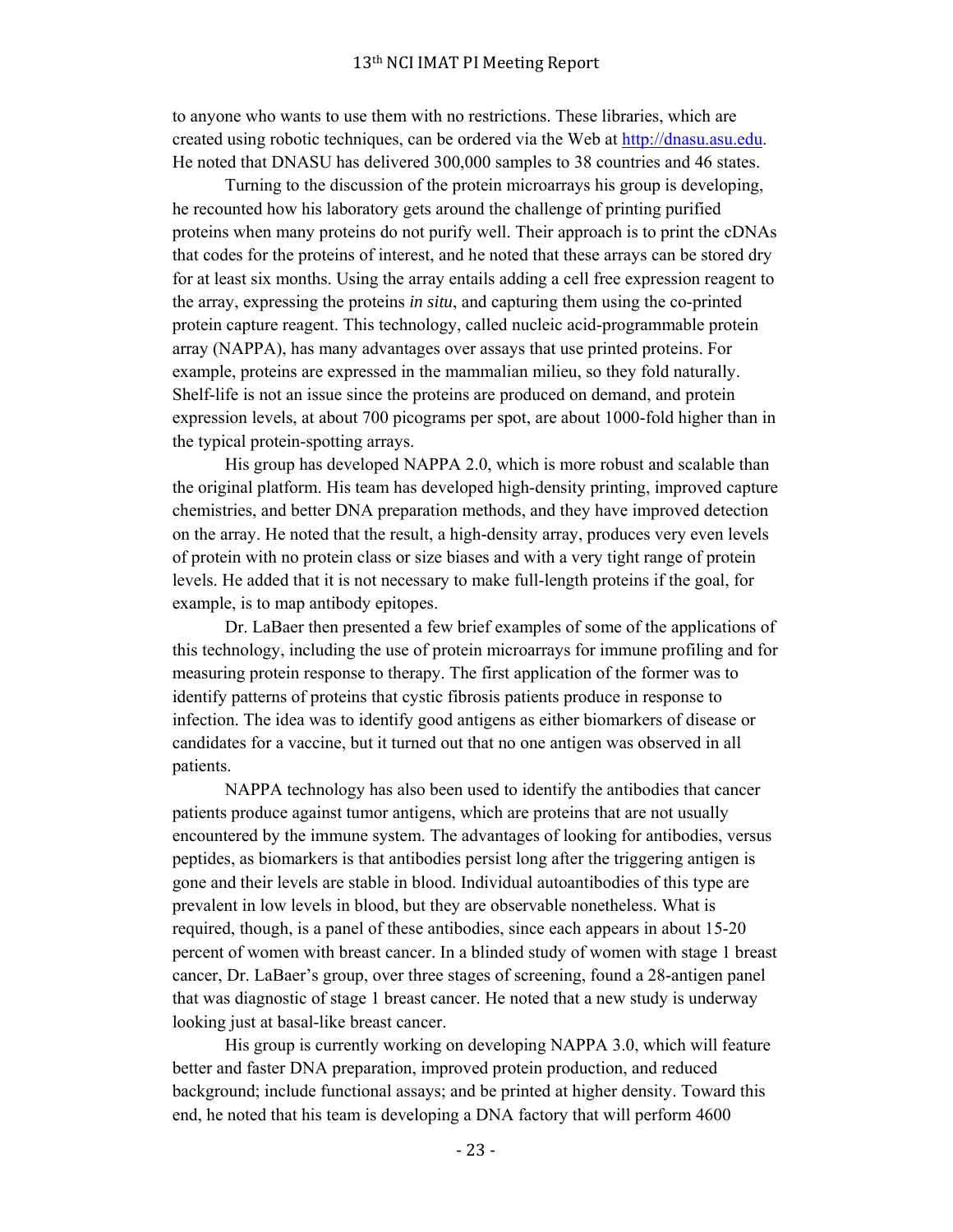preparations in 70 hours, and they have discovered that adding a lysate of E. coli to the array reduces the background signal of the array. They have also increased protein yield on the array by using a human protein expression system. He then described an example of a functional array that measures auto-phosphorylation on the NAPPA platform that can be used to screen for kinase inhibitors for specific kinases. He also mentioned a new covalent protein capture technology that not only improves assay performance, but also allows proteins to be denatured on the array in order to search of additional epitopes.

 Development work showed that the density of the arrays was limited by diffusion between spots, so Dr. LaBaer and his collaborators are using lithographic techniques to create nanowells on silicon that can be sealed with silicone to stop diffusion and spillover between wells. Using this approach, his group can now print 8,000 features per array and he believes that the density can be increased to as high as 20,000 features per array using high-density piezo printing to fill the nanowells.

 During the brief discussion session following his talk, an audience member asked about the sensitivity of detection of these NAPPA arrays. Dr. LaBaer said that sensitivity is not a major limitation because the arrays can be used with a wide range of detection technologies. As an example, he said he was confident that he could use the magnetic nanotags that Dr. Wang described in the first session to approach single molecule detection. The major concern, he said, is identifying markers that are present in many patients, not just one.

## **PANEL SESSION: PATHWAY TOOLS I**

*Chair: Joshua LaBaer, M.D., Ph.D. The Biodesign Institute, Arizona State University* In his introduction to the first of two sessions on pathway tools, Dr. LaBaer noted that one of the findings from TCGA and similar efforts is that there not just 15 to 20 important proteins in cancer, but hundreds whose presence or absence varies tremendously from patient to patient. However, what these analyses are also showing is that these proteins occur in common pathways, making it clear that cancer is a disease of pathways, which raises the question of how to identify which pathways are affected in a particular cancer, and how to treat that pathway.

## **Development and Application of Novel Glycan-Specific Reagents to Facilitate Early Detection of Epithelial Ovarian Cancer**

### *David Muddiman, Ph.D., North Carolina State University*

 The focus of Dr. Muddiman's research is to identify biomarkers in stage 1 and stage 2 ovarian cancer patients with the goal of developing a diagnostic assay for the early detection of ovarian cancer. He began his talk by reviewing ovulation biology and the similarity between human and chicken ovarian physiology. Chickens, he said, are a good model for studying ovarian cancer because they develop spontaneous ovarian cancer – about 35 percent of chickens develop ovarian cancer after age two – and they ovulate daily, providing a good research opportunity for conducting longitudinal studies for biomarker discovery.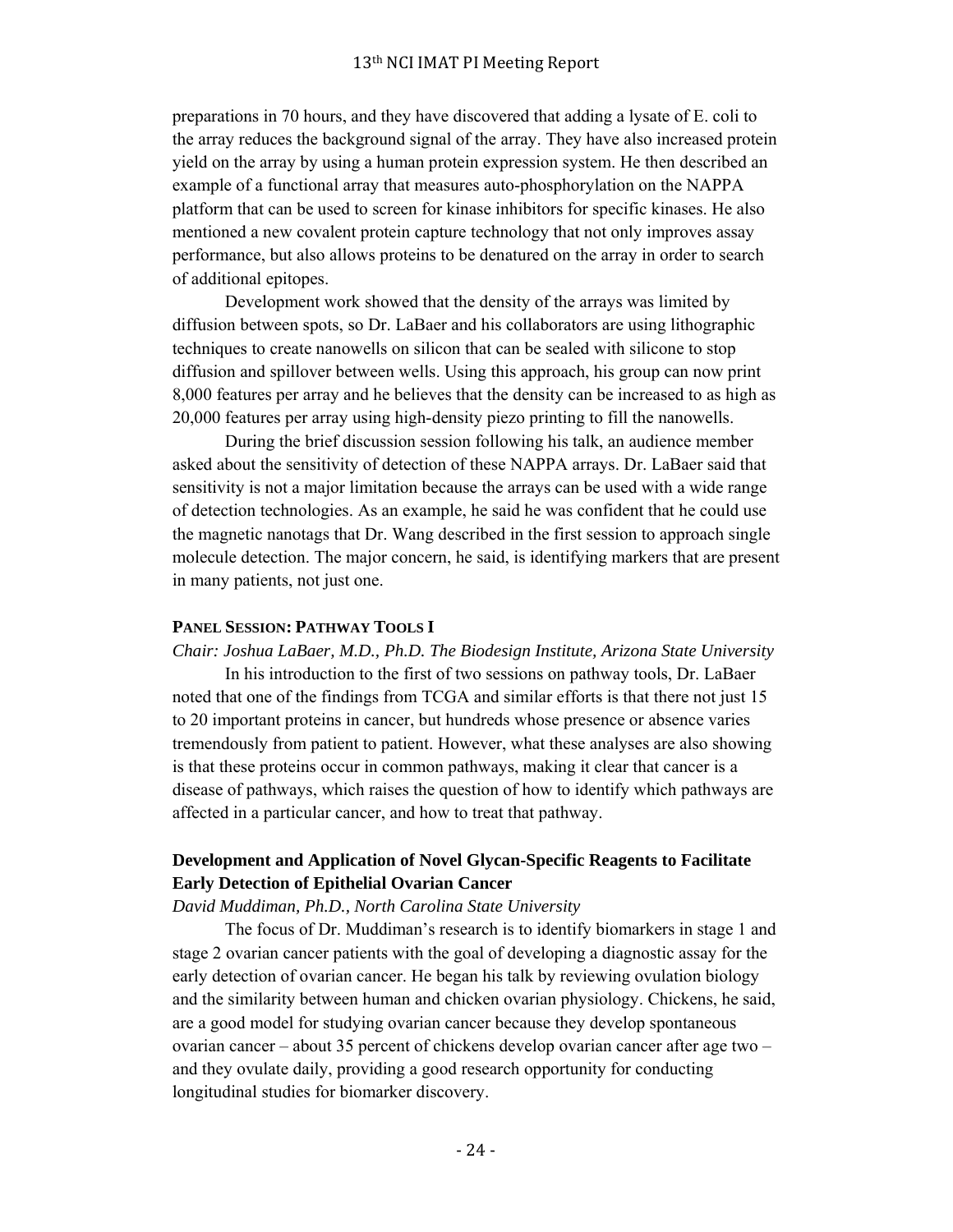He described the study he and his team conducted in which they collected five biospecimens between the age of two and three, and a new study that started in April 2012 that will collect 12 time points over 2.5 years starting at age six months. His group is looking at post-translational modification in blood proteins, focusing in particular on glycosylation. Aberrant glycosylation has long been linked to cancer, but the technology for assaying native N-lined glycans is plagued by too much variability in the analytical measurements. To address this limitation, his group is developing a  $13C$ -tagging method for use with mass spectrometry. He described the multifunctional, tunable hydrazide-based reagent his group developed to efficiently derivatize glycans and maximize ionization efficiency in the mass spectrometer. This hydrophobic reagent also enabled the use of reverse phase liquid chromatography to separate glycans, resulting in a much cleaner separation of individual glycans and an improved mass spectrometry signal.

 By using an internal standard, Dr. Muddiman's group showed that it could correct for analytical variability. The dynamic range of this technique is approximately four orders of magnitude, and his laboratory is working to improve the lower limit of detection. Horseradish peroxidase, which has a xylose that is group not present in animal samples, serves as an effective internal standard to control for digestion efficiency. In closing, Dr. Muddiman noted that his laboratory makes these reagents available and is transitioning them to a commercial synthesis company.

#### **High-Throughput Translational Control Analysis by TrIP-chip**

#### *Jingfang Ju, Ph.D., Stony Brook University*

 At the start of his talk, Dr. Ju noted that his laboratory has a long history of interest in post-transcriptional and translational control. He reviewed the pathways of gene regulation and how they are studied by simultaneously monitoring the translation state of mRNAs. The problem with the old approach is that it requires a large number of cells. He and his group have now developed an approach that works on a small number of cells so that they could better understand the mechanism of resistance to 5-fluorouracil and antifolate therapy. The key target for this therapy is the enzyme thymidylate synthase, and regulation of expression of this enzyme plays a central role in the development of resistance.

 The technique his team developed, called TrIP-Chip/Seq, uses magnetically tagged antibodies to pull out the translational complex by targeting the translational chaperone protein hsp70, that can then be analyzed using any suitable technology. He described the method and discussed how his team used a colon cancer model when developing the technique. He presented data showing that the TrIP approach and ultracentrifugation produced about 85 percent overlap. An *in vitro* proof of principle experiment was successful at pulling down a known translational complex, as was an *in vivo* experiment involving expression of a known regulator in colon cancer cells. He closed his talk by showing data from a study of global translational control by 5 fluorouracil treatment in which the method was able to identify post-transcriptionally regulated mRNAs.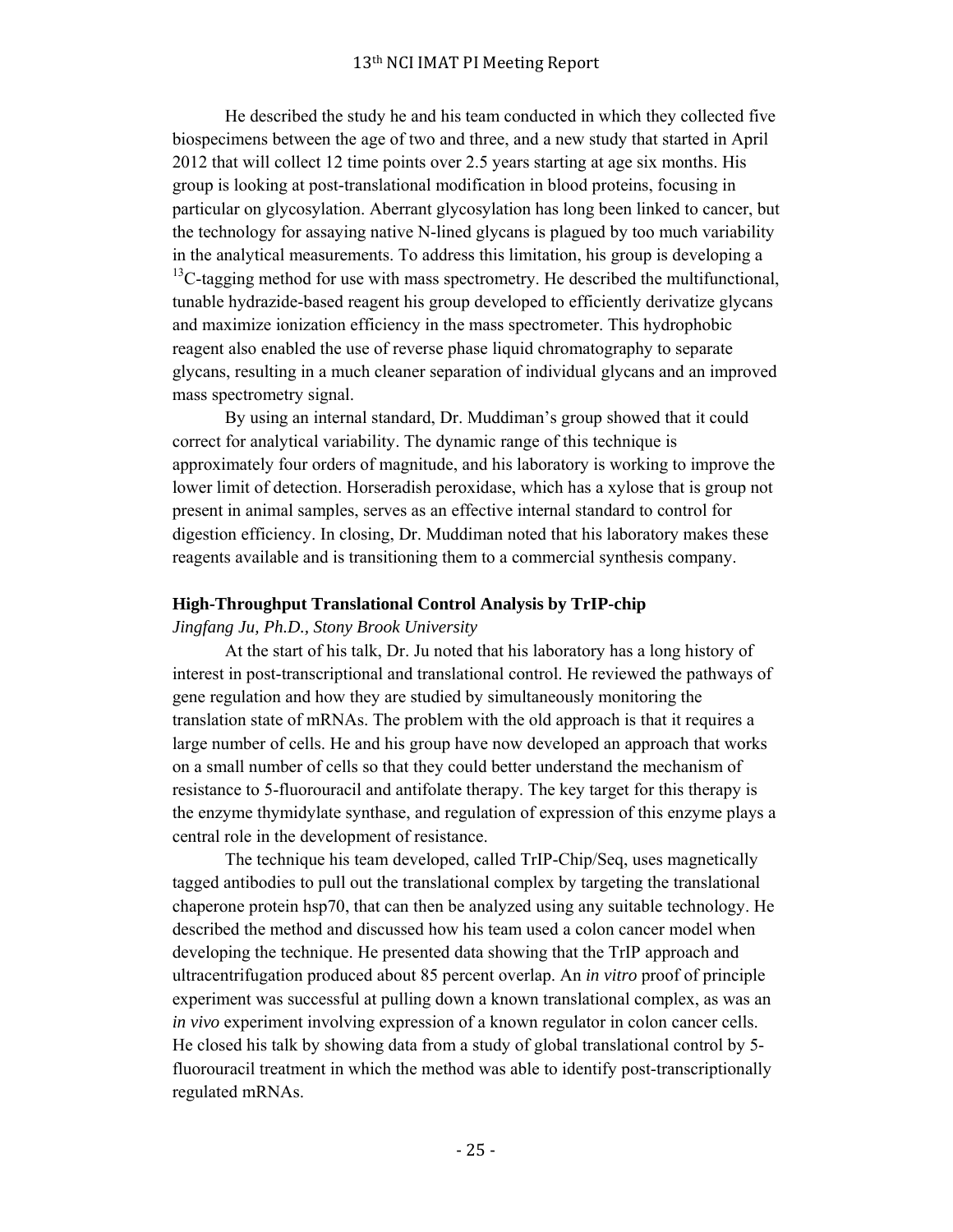## **Scanning Correlation Microscopy Methods for Quantifying DNA Repair Kinetics**

### *Georgios Alexandrakis, Ph.D., The University of Texas at Arlington*

 Before discussing his team's work on developing technology to quantify DNA repair kinetics, Dr. Alexandrakis reviewed the mechanism of radiation injury to DNA. During S-phase, DNA injury involves template-driven homologous end-joining, while at all other times the mechanism involves non-homologous end-joining. Most studies of DNA repair, he explained, use focused high-power lasers to create visible protein accumulation at DNA damage sites. As soon as cells are irradiated, time-lapse video imaging reveals an increase in concentration of repair protein at the site of damage followed by a gradual decrease. The problem with this approach is that it requires triggering massive DNA damage, not the sparse DNA damage that more closely resembles what occurs during radiation therapy.

 The approach that Dr. Alexandrakis employs uses raster image correlation microscopy and a statistical method known as number and brightness analysis. The former is a scanning microscopy technique that detects fluorescence fluctuations resulting from molecular interactions. This technique measures fluctuation intensities as molecules go through the focal length of a confocal microscope, and from that data it is possible to calculate a correlation function and use biophysical modeling to determine reactant concentrations, diffusion coefficients, and binding rate kinetics. Number and brightness analysis is a statistical method that provides information about the relative change in the mobile fraction of the reactants. Using both these techniques, Dr. Alexandrakis's team monitored and quantified the kinetics of DNA damage repair after gamma irradiation and for DNA repair kinetics after bleomycin treatment.

 In his final remarks, he discussed the use of two-photon microscopy to increase image brightness. He described the commercial pulse shaper his group used and showed how this approach increased the brightness of a fluorophore by 10-fold, which enables rapid data acquisition. He also discussed the use of two-color crosscorrelation technique to study both partners of a binding pair. He noted that this technique can be used with FRET to reduce cross-talk among cells.

### **PANEL SESSION: BIOMARKER PRESERVATION AND DISCOVERY**

*Chair: Ignacio Wistuba, M.D., The University of Texas MD Anderson Cancer Center*

 As an introduction to this session, Dr. Wistuba discussed some of the challenges in preserving biomarkers in clinical samples. The new paradigms in the molecular pathology of cancer, he said, are based on the detection of multiple clinically relevant molecular abnormalities in tumors and that these "driver alterations" can be used to direct targeted therapy and improve patients' outcomes. As an example, he listed 11 molecular alterations observed in non-small cell lung cancer biospecimens, all but two with a prevalence of five percent or less, and their association with specific therapies. The number of such alterations is likely to grow as a result of efforts such as TCGA.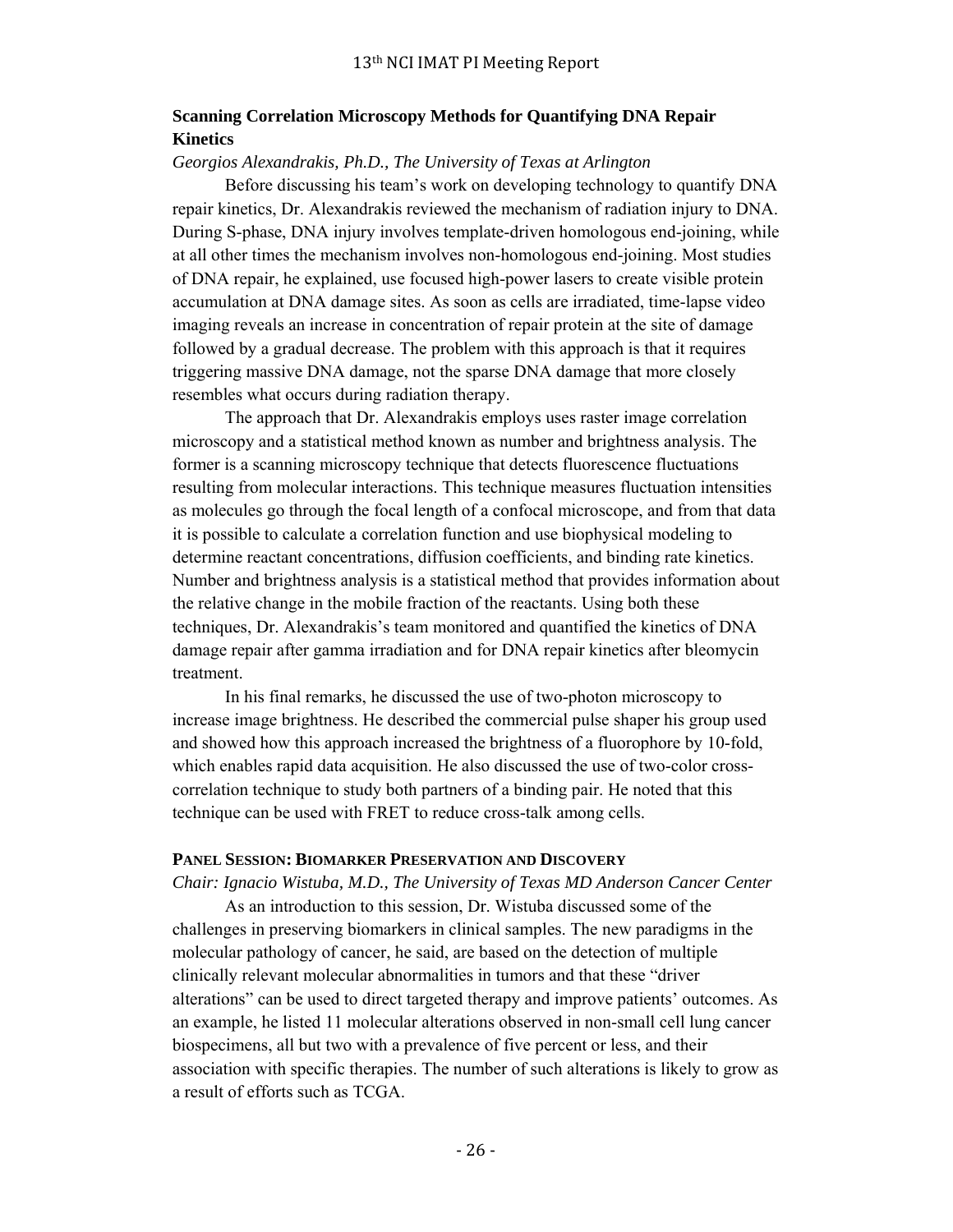For the pathologist, tissue is king, said Dr. Wistuba, but for the researcher looking for biomarkers, tissue leaves much to be desired as a source material. Most tissue available for research comes from late stage cases and is a combination of tumor and non-tumor. In addition to the heterogeneity of the sources of tissue and in terms of its gross composition of tumor and non-tumor, tissues for biomarker discovery are often processed differently than those used for pathological diagnosis. While significant progress has been made on mutation analysis of tumor tissue specimens, not much progress has occurred for gene expression or proteomic analyses, and little is known about the impact on biomarkers of intra-patient and intratumor heterogeneity.

 Another problem confronting biomarker discovery efforts is that such studies require access to tissue samples across all stages of disease, but in most cases, biopsies are not taken repeatedly. He noted in closing that the MD Anderson BATTLE program is now collecting samples from patients at all disease stages, as well as before treatment and during treatment.

## **Genome-Scale DNA Methylation Profiling in the Developing Colon and the Impact of Diet**

#### *Lanlan Shen, M.D., Ph.D., Baylor College of Medicine*

 Cancer is a complex interaction among genetics, environment, and epigenetics, said Dr. Shen. DNA methylation is a major epigenetic mechanism that requires dietary methyl donors and cofactors absorbed through the colon, raising the question of when and what epigenetic changes occur as a part of normal colonic differentiation and functional maturation, and what role do those changes play in cancer susceptibility. She outlined the experiments her laboratory is conducting to identify developmental changes in DNA methylation, determine the impact of diet on developmental epigenetics, and to compare developmental methylation changes separately for colonic epithelial stem cells. Her team combined methylated CpGisland amplification (MCA) with next-gen sequencing technology to create the MCA-Seq platform. This novel technology is highly sensitive and specific for DNA methylation, to conduct genome-wide screening and validates the results using quantitative bisulfite-pyrosequencing. MCA-Seq, she noted, can detect changes in methylation as small as 10 percent, and costs a relatively modest \$400 per sample.

 Her group's studies showed there was a jump in methylation with age that starts during post-natal development, and that the methylation changes occurred largely in repeated regions of the genome as opposed to unique regions. This ageassociated methylation increase affects all repeat classes similarly, she said. The majority of the changes in the unique genomic regions involved developmental loss of methylation post-natally, and many of the changes were involved in the Wnt signaling pathway.

 The Apc2 gene locus proved to be of particular interest. When diet was supplemented during the fetal period with methyl donors, the loss of methylation was blocked post-natally, an effect that persisted at least three months. Given that the role of Apc2 is well documented in colon cancer, Dr. Shen and her team repeated these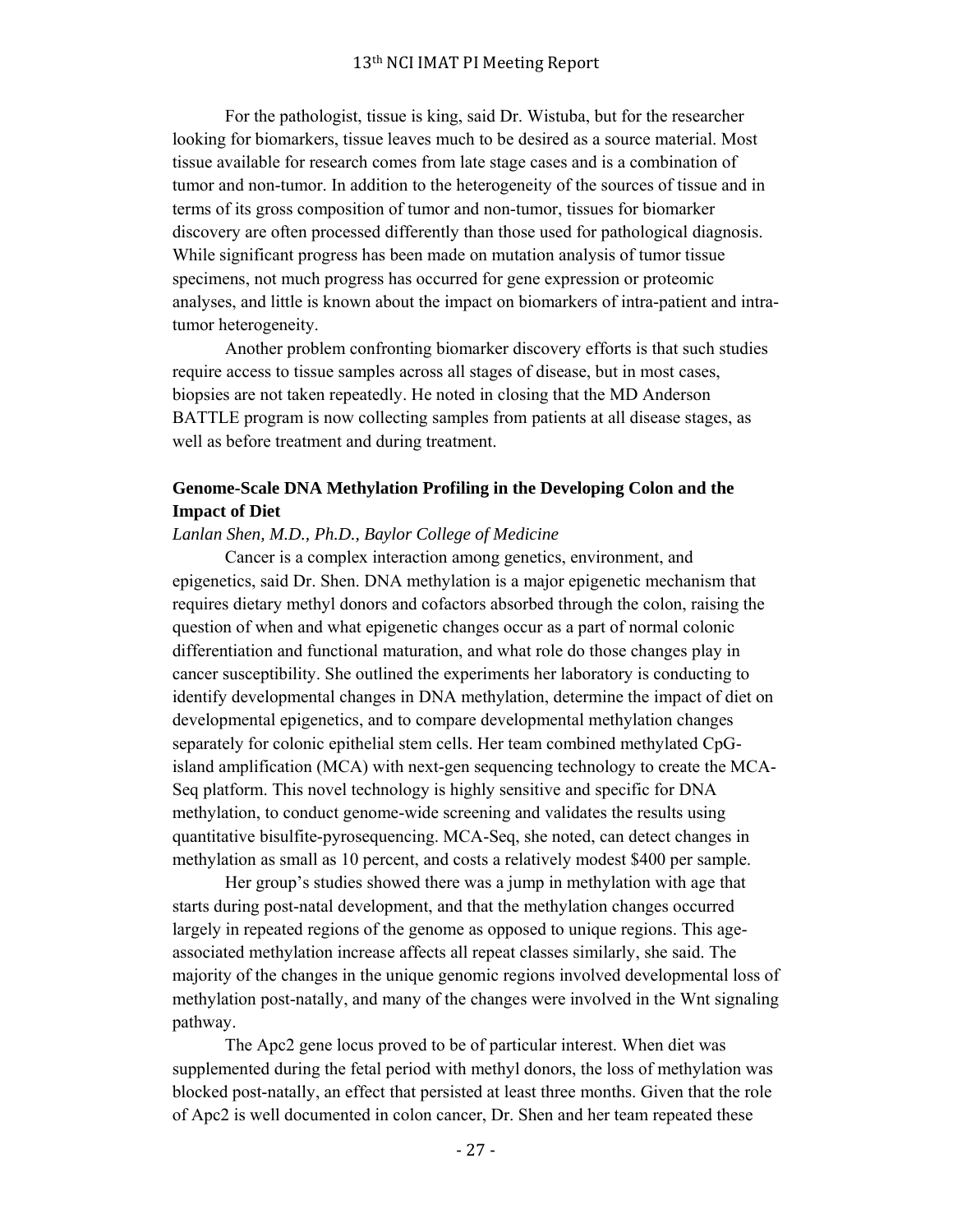experiments in a larger population of mice. Again, methyl supplementation prevented the loss of Apc2 methylation. She noted that methylation was not occurring in the promoter region, but at the gene's 3' end, which was a puzzling finding. Additional experiments showed that this decrease in methylation was taking place in colon stem cells. One possible conclusion from these findings, Dr. Shen said in summary, is that changes in methylation could provide a link between developmental epigenetics and later risk of colon cancer.

## **Detection of Low-Prevalence Mutations in Solid Tumors via Ultra-Deep Targeted Sequencing**

#### *Olivier Harismendy, Ph.D., University of California, San Diego*

 The most important paradigm shift occurring in the cancer world today, said Dr. Harismendy, is associated with the idea that molecular profile more than tissue of origin matters more for therapeutic success, even though most clinical care is still organized by tissue. He discussed PIK3CA, BRAF, and KRAS as examples of genes that are mutated across cancers, and noted that intra-tumoral heterogeneity is an important confounding issue in cancer research and therapy. He reviewed the past and current methods being used to detection mutations and discussed the tradeoffs between number of samples, coverage per sample, and region size. His group's approach, which he said is best suited to heterogeneous samples, is to use a fixed gene panel that provides ultra-deep coverage of a few genes.

 After describing the desired specifications for this assay, the most important of which are that it detects mutations with five percent prevalence at a sensitivity of 95 percent and a false positive rate under five percent, that the turn-around time for results is under two weeks, and that the cost per patient is under \$2,000, Dr. Harismendy described the microdroplet PCR technique and UDT-Seq assay that his group is using. He noted that this is a multiplexed assay that provides direct and directional sequencing with uniform coverage, an important consideration for keeping costs low. He presented details of the assay designed to study 47 actionable genes by examining 894 exons and 1736 amplicons. He also briefly described the Mutascope analytical package that his group developed to analyze UDT-Seq data and identify germline and somatic variants.

 His group has now sequenced 38 samples and found that 20 out of 38 have less than 50 percent invasive tumor cells. He showed the somatic coding landscape for the 38 patients and noted that 14 of 38 had P53 coding mutations and 10 of 38 had PIK3CA hotspot mutations. In total, there were 173 germline variants observed in the 38 patients. His group has started to use this information to match patients with therapies.

## **Tissue is Alive: Preserving Biomolecules and Tissue Morphology in Clinical Trial Samples**

#### *Lance A. Liotta, M.D., Ph.D., George Mason University*

 Molecular profiling of samples in the clinic is hampered by formalin fixation for many reasons, said Dr. Liotta, but he claimed that the field can break free of the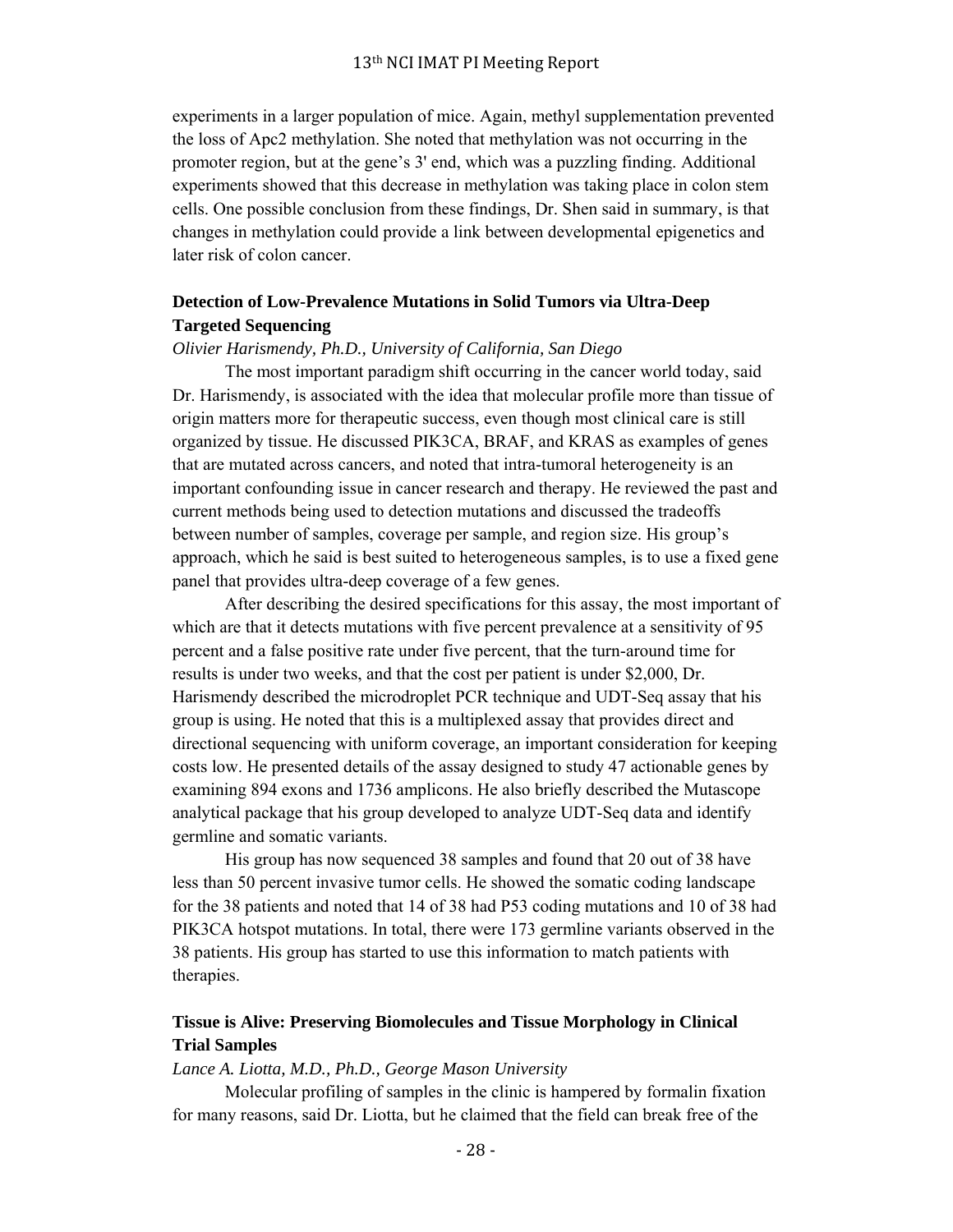chains of formalin thanks to work that IMAT has funded in his laboratory. His group is now commercializing a fixative that preserves tissues, including phosphoproteins, better than formalin, and that achieves the exquisite preservation of tissue morphology demanded by pathologists.

 Before discussing the new fixative, he reviewed the work that his group had done looking at the stability of phosphoproteins under the oxidative stress conditions that tissues experience immediately after removal from the body. During the first hour alone, a large number of phosphoproteins increased in abundance, while others decreased. To protect tissue against these reactive changes, Dr. Liotta's laboratory developed what he calls biomarker and histology preservative (or BHP), a one-step snap preservative that can be used with both snap-freezing and paraffin embedding. The fixative works rapidly to preserve biomarkers – within one minute of tissue exposure to BHP, both phosphatase and kinase activities are greatly inhibited, and protein synthesis is halted completely. The yield of extractable protein from BHP fixed tissue is 10- to 16-fold greater than with formalin fixation, and extraction can be accomplished in an eight minute standard protocol.

 Equally important, diagnostic histology with tissues preserved using BHP was equal or superior to that obtained with formalin fixation. BHP preserves nuclear volume, color, and chromatin for every major tissue in the human body, as judged by outside pathologists who conducted an independent review. In addition, the new fixative can be used with bone without the need for prior decalcification, opening an opportunity to profile bone and bone metastases for biomarkers. Finally, Dr. Liotta's group has demonstrated that the fixative does not impact immunohistochemistry results, and in fact, produces better results in some instances. As an example, he noted that Ki-67 antigenicity is maintained with this fixative, addressing a significant issue in pathology.

 Dr. Liotta then presented data demonstrating that BHP can preserve RNA in a manner similar or equivalent to snap freezing and about equivalent to RNALater or Qiagen methodology. BHP also affords a high level of preservation of DNA for highfidelity single-nucleotide polymorphism and copy number variation analysis. He concluded his talk by describing the validation workflow and listing the wide range of collaborators who have provided independent validations. In summary, he said that with the development of BHP it is now possible to use one paraffin block for both histology and biomarker discovery and validation.

#### **Sentinel RNAs as a Measure of mRNA Integrity in Clinical Biospecimens**

### *Curt H. Hagedorn, M.D., University of Utah*

 In the final talk of this session, Dr. Hagedorn addressed the stability of RNA in biospecimens, an issue that he called vexing. Next generation technologies to measure gene expression, such as RNA sequencing, represent promising new ways of analyzing biospecimens but the quality of RNA in specimens is a real issue. In general, he said, the RNA species of interest are RNA polymerase II (Pol II) transcripts, and he described the general pathway for eukaryotic Pol II RNA decay. What his group has done over the years is study a critical protein, the mRNA 5' cap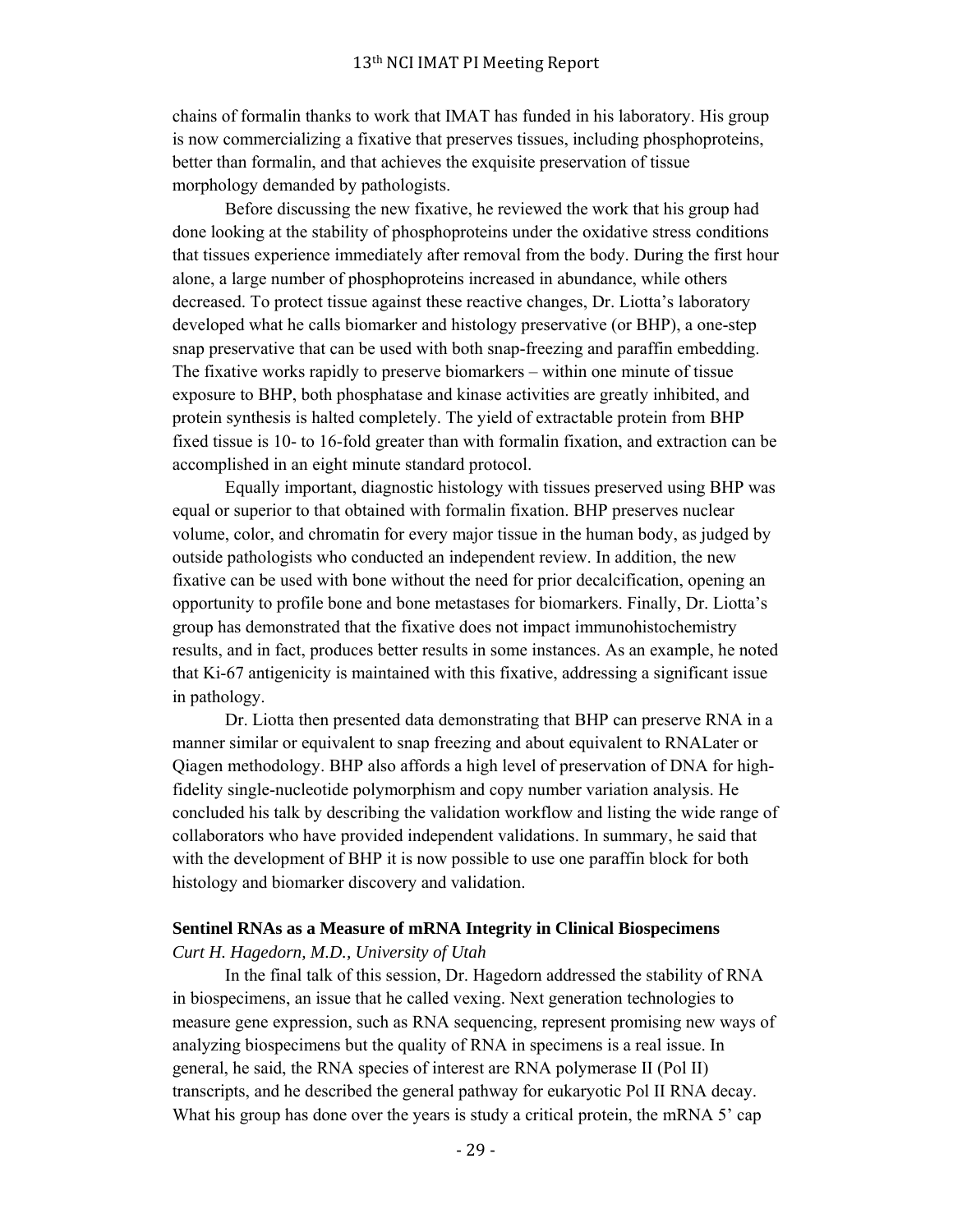binding protein (eIF-4E), that regulates mRNA translation and identified a mutation that increases 5' cap binding dramatically. This high affinity variant was used to purify 5'-capped RNA. The idea is to use this technology to develop an analytical method for identifying sentinel transcripts that decay at the 3' end as a means of better assessing biospecimen suitability for RNA analysis.

 Dr. Hagedorn recounted the results of a study in which his laboratory took snap-frozen liver biopsy samples and measured RNA Integrity Numbers (RIN) over time at room temperature. He noted that any RIN value greater than seven is considered to be of high enough quality to be useful for diagnostic tests. However, when he and his team used more powerful RNA sequencing analysis to measure RNA quality in samples with RIN values exceeding this threshold, they found that after 10 minutes at room temperature, about 15 percent of the RNA in a biospecimen was degraded, but by 15 minutes over 70 percent of the RNA was degraded. If the cutoff for diagnostic use is 50 percent intact RNA, about 30 percent of transcripts are lost within 10 minutes.

 He then described the bioinformatics criteria for identifying sentinel RNAs. The key point, he said, is that his group focused on abundantly expressed transcripts and transcripts that had significant loss of 3' integrity compared to 5' integrity. He and his collaborators found a small number of slow phenotypes, such as cytochrome c oxidase subunit 1, that serve as controls and 304 candidate sentinel RNAs, such as beta-2-microglobulin, enolase 1, and  $\alpha_1$ -antichymotrypsin, that display fast 3' degradation. As an aside, he discussed a study on adenomatous and serrated polyps that identified Mucin 17 and other RNAs as a potential biomarkers capable of distinguishing between these two types of polyps, which are often misidentified.

 Dr. Hagedorn noted in his concluding remarks that his group has switched from liquid nitrogen flash freezing to immediate RNALater preservation in their studies. He added that the fixative developed by Dr. Liotta's group looks very promising.

### **PANEL SESSION: PATHWAY TOOLS II**

### *Chair: Stephen Wong, Ph.D., The Methodist Hospital Research Institute*

 In his introduction to the second session on pathway tools, Dr. Wong noted that there is no shortage of databases for the disease-specific analysis. However, there are a number of challenges to turning these databases into useful insights about cancer, particularly with regard to constructing disease- and patient-specific pathways from general ones. He suggested that there may be a new type of signaling component, which he called cellular signaling bridges, that if elucidated would uncover downstream signaling molecules or mechanisms for known signaling pathways.

 Another challenge, said Dr. Wong, is to integrate genetic and epigenetic information into pathway analysis. Computational modeling strategies to elucidate disease- and patient-specific signaling mechanisms could prove useful in addressing this challenge. Multidimensional data analysis and integration could yield patientspecific signaling pathways that could then be used to derive personalized treatment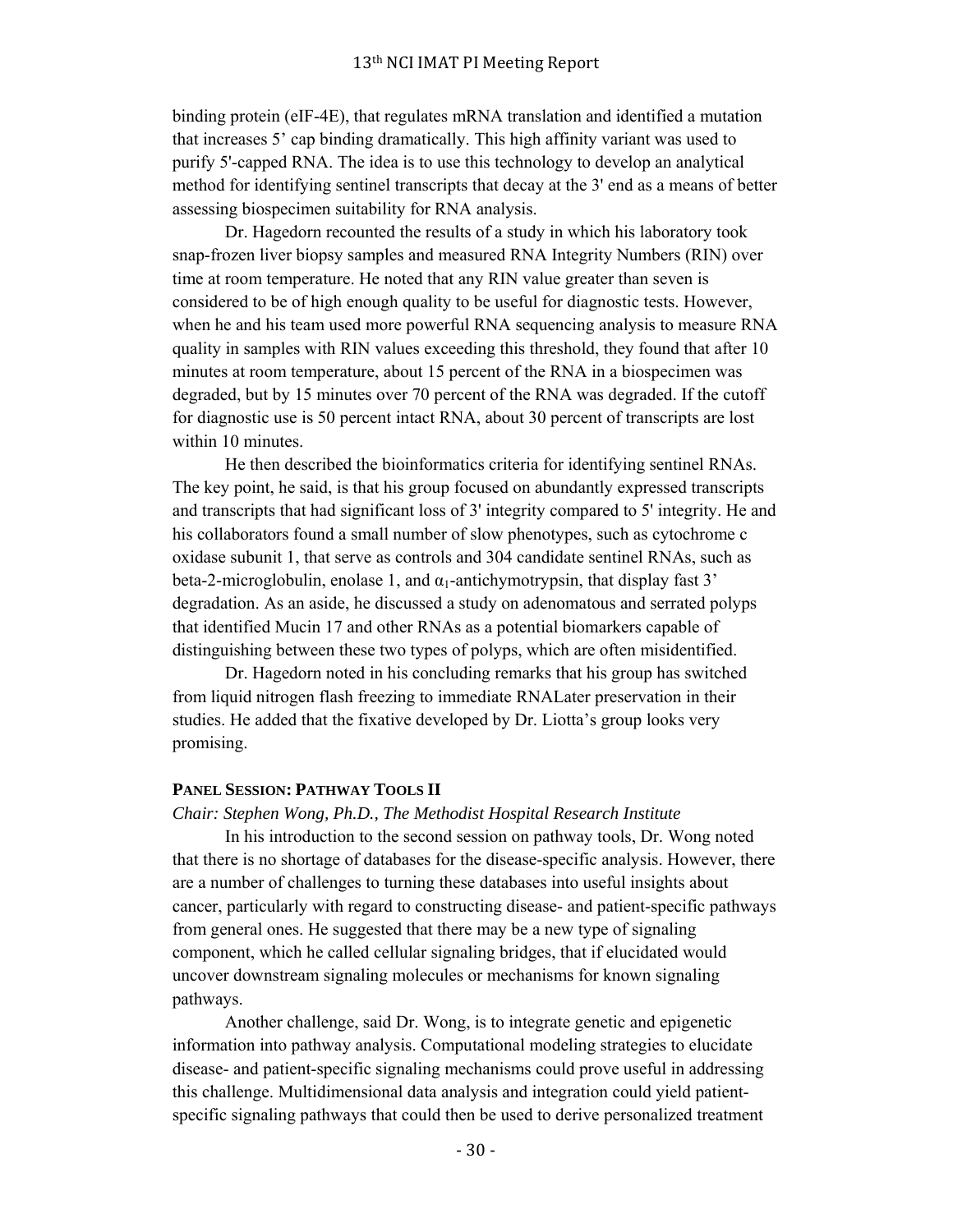plans using drugs repositioned to meet the genetic or epigenetic characteristics of that patient's cancer. He cited modeling work being done in his laboratory that has identified a new specific pathway, a set of 31 prognostic genes, and repositioned a drug for phase II clinical trials for the treatment of metastatic breast cancer. One limitation to this approach today is the cost of performing such a modeling exercise. If the cost of multi-dimensional data generation for modeling can come down significantly, this will become a very powerful approach, Dr. Wong predicted.

# **VEC3-Valve Enabled Cell Co-Culture Platforms for Cancer Biology Study**

## *Deyu Li, Ph.D., Vanderbilt University*

 The motivation for this study, explained Dr. Li, was to use microfluidics for co-culturing cells in a way that provides exquisite control of conditions that each cell receives and allows for cell-cell interactions. Toward this end, he and his colleagues have developed a device that can completely cut off cell-cell interactions yet be manipulated to allow for direct cell-to-cell contact or contact via the diffusion of soluble factors between the two cell types, all while maintaining fluidic control over the microenvironment of both cell types. The valve-enabled cell co-culture (VEC<sup>3</sup>) platform consists of a coverslip coated with layers of PDMS that can be flexed through a change in pressure to lift a PDMS barrier between two growth chambers.

After describing the construction of the  $VEC^3$  platform, Dr. Li discussed an experiment in which he co-cultured tumor and endothelial cells on a  $VEC^3$  device under hypoxic conditions. He explained that under normoxic conditions, the two cells each migrate into the other chamber, but under hypoxic conditions, only endothelial cells migrated into the tumor cell chamber. The device was also used to demonstrate knocking out EphA2 production stopped tumor-endothelial cell cross migration, that Slit2 has a chemorepulsive effect on migrating cells, and that the Rictor gene suppresses tumor cell migration into endothelium but has a positive effect on endothelial cell migration into tumor cell populations.

 Dr. Li also designed a device that keeps two cell populations separate but allows soluble factor exchange when the valve is activated. In addition to having a PDMS barrier to stop all direct and indirect contact between cell populations, this device adds an agarose-based barrier to separate cells but allow soluble factor diffusion. The agarose barrier can be modified further through the addition of nanoparticles coated with molecules that bind specific soluble factors. The latter device configuration can be used to study the effect of specific diffusible molecules on cell-cell interactions. Dr. Li also noted that he and his colleagues have created a system for studying three-dimensional migration in collagen gels within the device microchambers.

## **Targeted Selection, Sequencing, and Analysis of Human Telomere and Subtelomere DNA in Cancer**

### *Harold C. Riethman, Ph.D., The Wistar Institute*

 To better enable his group to measure accurately the global frequency of sporadic telomere deletion events and telomere fusions, Dr. Riethman and his team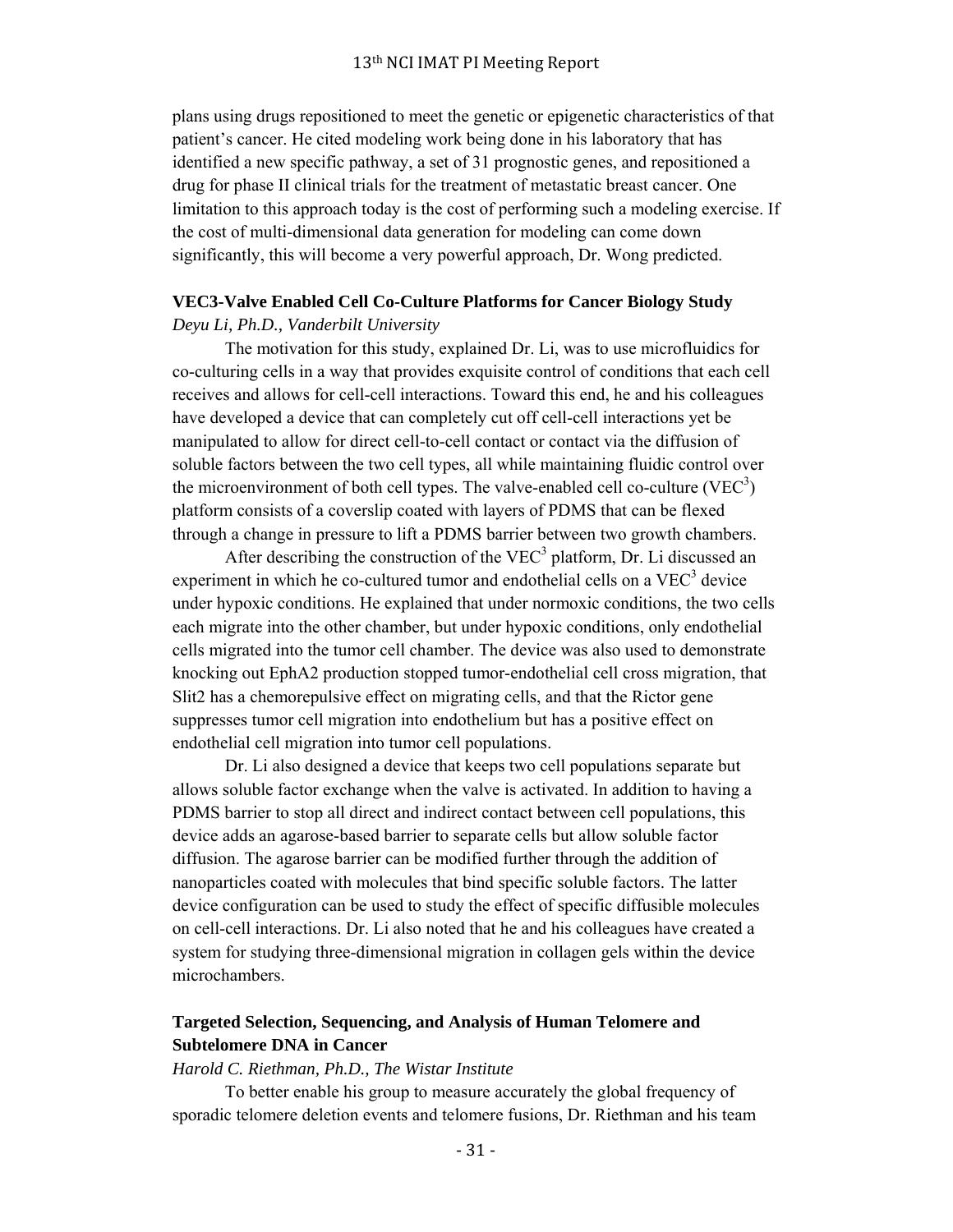have been developing a universal, high-throughput assay to detect and quantify single-allele resolution ultrashort  $(TTAGGG)_n$  tract profiles, telomere fusions, and sub-terminal DNA breakage-rejoining events. Quantitative, single-allele resolution measurements of telomere length and instability would enable research that could provide important insights into the roles that telomere loss and telomere fusion play in cancer initiation, progression, and metastasis.

 The assay that Dr. Riethman's team is developing is based on targeted DNA sequence capture using an array of biotinylated RNA baits from sub-telomeric regions and high-throughput paired-end sequencing. Between 57 and 64 percent of the targeted reads map to subterminal or telomeric regions, and between 94 and 97 percent of the sequences, are covered by at least two independent reads. The biggest challenge that this effort has faced is in tagging the physical ends of the chromosome.

 From the data collected so far, it appears that a small but measurable fraction of telomeres from cancer cell lines are smaller than 600 base pairs in length. His group has identified a number of telomere fusion events in cancer cells, and for subtelomeric region they've identified redundant mate pairs that were either structural variants that exist naturally or mutations; so far, they have been unable to distinguish between these two possibilities. His group plans to analyze data sets from normal and tumor of the same individual to see if they can resolve that issue. In closing, he noted that it is unclear whether telomere end-tagging and 600 base pair fragment mate-pair sequencing is going to work sufficiently well for sequence-based single-telomere length analysis. His group is now exploring alternative methods for accomplishing this challenging task.

#### **Application of Next-Generation Sequencing to Cancer Epigenomics**

### *Huidong Shi, Ph.D., Georgia Health Sciences University*

 The specific aims of Dr. Shi's project are to develop a multiplexed method for high-throughput, ultra-deep bisulfite sequencing and develop a genome-scale approach for bisulfite sequencing of methylation-enriched genomic DNA libraries. Before describing the method his laboratory has developed, he discussed briefly the role that aberrant epigenetic changes play in cancer and the basics of bisulfite sequencing for detecting methylation. This method has been widely used for single gene analysis, he noted, but it is laborious and throughput is low. He noted, too, that methods exist for whole genome sequencing of the methylome, but again, these methods are slow and expensive, about \$5,000 to \$6,000 per genome.

 To reduce these costs and accelerate sequencing, his group developed targeted bisulfite sequencing for use with the Illumina sequencing platform. This approach uses two sets of probes attached to magnetic beads to capture both the forward and reverse strands of the DNA. His laboratory worked with a group at the University of Missouri to develop software to design 35,746 probes for capturing every 500 base pairs within approximately 83 percent of the 28226 CpG islands in the human genome and another 15,000 probes to capture the regions surrounding transcription start sites of some 19,000 known genes in the human genome. Data from experiments with four cancer cell lines showed that this technique can measure about one million CpGs and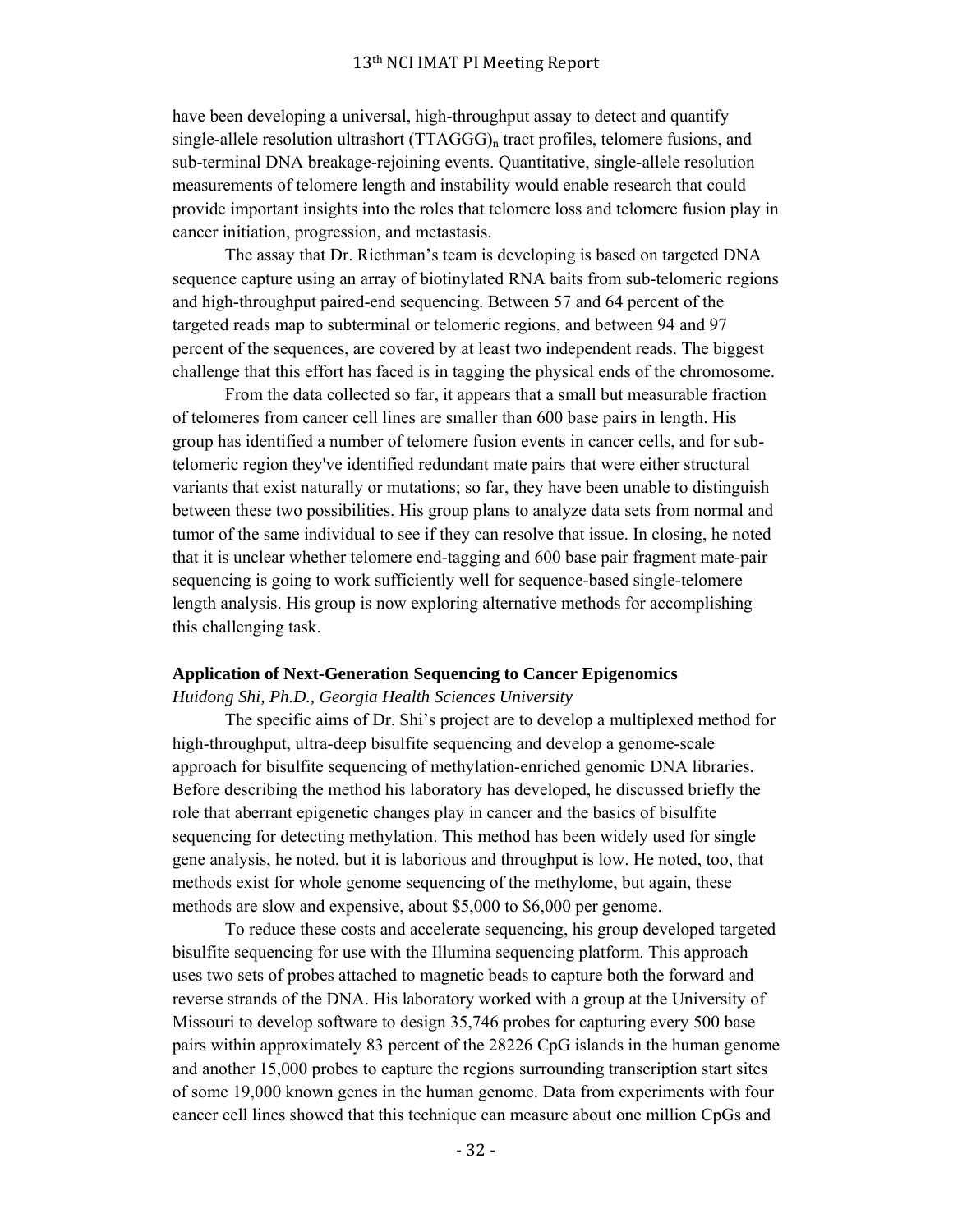the probe success rate was about 85 percent. Reproducibility, noted Dr. Shi, was high, using only 2-3 micrograms of DNA for this analysis. He concluded from this data that this solution-based hybrid capture methods can be a powerful technique to uncover aberrant methylation alterations in the cancer genome.

 To demonstrate the utility of their method, Dr. Shi and his group conducted a methylation analysis of DNA isolated from blood samples taken from patients with chronic lymphocytic leukemia (CLL). The DNA methylation landscape in CLL patients indicates that CLL B cells possess an active B-cell phenotype, but that they are faithfully committed to their lineage resembling either naïve or memory B-cells. Dr. Shi's group also found that DNA methylation plays an important role in defining the gene expression patterns of these prognostic genes such as ZAP70, CRY1, and LDOC1.

## **PANEL SESSION: TECHNOLOGIES TO ASSIST WITH DRUG SCREENING AND DELIVERY**

*Chair: Melissa D. Landis, Ph.D., The Methodist Hospital Research Institute*

 Before introducing the first speaker of last panel session, Dr. Landis noted that the increasing knowledge about the multiple mechanisms involved in cancer pathogenesis creates opportunities for drug discovery but also challenges for screening drugs that can target many aberrant pathways involved in cancer. In particular, new drug screens must be able to account for the heterogeneity of cancer, both at the stem cell and somatic cell level, as well as in the microenvironment surrounding a tumor. Above all, targeting the hallmarks of cancer requires personalized screening technologies that can help physicians choose the right cocktails of targeted therapies in order to ensure that patients that the biggest therapeutic effect with the fewest side effects and at the lowest cost to the nation's healthcare system.

## **Magnetorotation: A Rapid Assay for Single Cell Drug Sensitivity of Cancer Cells** *Raoul Kopelman, Ph.D., University of Michigan*

 To begin his presentation, Dr. Kopelman said that a major challenge in cancer research was develop methods for tackling metastasis, which is responsible for 90 percent of all cancer related deaths. His group's approach is to control metastasis by stopping CTCs from adhering to blood vessel walls, a key step needed for CTCs to extravasate from circulation and colonize new tissues. A key to understanding how to interfere in this process, said Dr. Kopelman, is to understand the evolution of a CTC's morphology between the time it is in circulation and when it adhere to the endothelial wall. CTCs, he noted, are often isolated using a specific biomarker, such as EpCAM, and so any assay that measures therapeutic effectiveness by counting the number of EpCAM-positive cells, for example, may not account for the heterogeneity of the CTC population. In particular, he said, cells undergoing the epithelial to mesenchymal transition (EMT) may be missed using current biomarker-based approaches to isolating CTCs, and data from numerous experiments suggest that these are the most aggressively metastatic of the CTCs.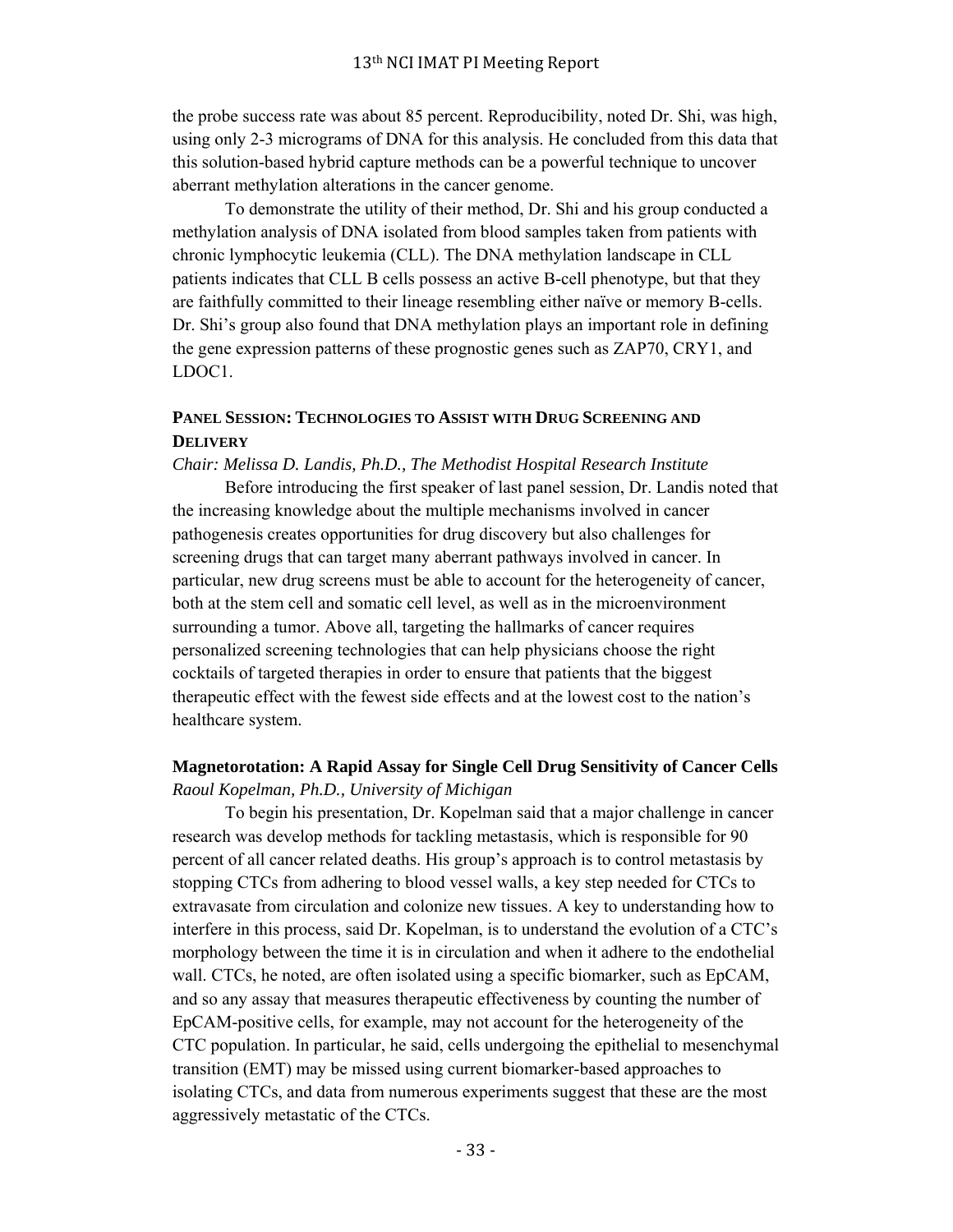Dr. Kopelman's approach is to trap cells in single well traps and asynchronously rotate them to mimic the shear stress and attachment cues they experience in circulation. He and his team do this by transfecting the captured cells with poly-L-lysine coated iron oxide nanoparticles and then subjecting the cells to a low field, low frequency magnetic field that generates low torque and low drag conditions. They then measure changes in the rotation rate of the cells, which reflects even the slightest change in cell morphology. Changes in rotation rate also reflect the drug sensitivity for a given cell, an effect his laboratory demonstrated using cisplatin. Dr. Kopelman noted that magnetorotation does not affect cell growth rate or stop cell division for cell rotation periods longer than one second at frequencies below 30 Hz.

 After describing the design of a microfluidic device with single cell traps that produces turbulent flow once the cell is captured in the chip, he discussed how his group assays cell shape in a multiplexed diagnostic assay system using an automated multiplexed shape recognition algorithm. He noted that amoeboid-like and protrusive cells are thought to have higher metastatic potential, an idea that experiments using this device with epithelial and mesenchymal prostate PC-3 cells confirmed. He added that experiments using Lantruculin A, a cytoskeletal inhibitor that prevents polymerization of actin monomers, showed that cells can adapt to their environment and switch between different morphological pathways, in this case between protrusive to amoeboid. These experiments also showed that a drug that inhibits myosin light chain kinase effectively reduced both amoeboid and protrusive behaviors. In closing, Dr. Kopelman said that his group is now going to conduct molecular and genomic analyses on cells with different morphological phenotypes with the goal of identifying biomarkers of metastatic potential. His group also plans to use their automated magnetorotation assay to test the potency of different drugs for preventing metastatic CTC attachment to vascular endothelium.

#### **Scaffolds for Delivering Deoxycytidine Kinase to HER2 Positive Cancer Cells**

*Arnon Lavie, Ph.D., and Brian K. Kay, Ph.D., University of Illinois at Chicago* To start their presentation, Dr. Lavie described the problem that he and his colleague Dr. Kay are attempting to solve. Nucleoside analogs such as AraC (cytarabine) and Gemcitabine have been used successfully to treat hematological malignancies, but have not had much success in treating solid tumors. The reason for this failure is that many solid tumors lack the enzyme needed to convert these analogs into active drug molecules. The approach that these two researchers and their laboratories are taking to overcome this problem is to create a fusion molecule between a HER2-binding proteins and deoxycytidine kinase (dCK), the enzyme that activates AraC and other nucleoside analogs. The researchers developed constructs using designed ankyrin repeat proteins (DARPins) and affibodies that bind to the human HER2 cell surface protein. The goal of this work is to develop a new therapeutic agent that might augment breast cancer therapy.

 Dr. Kay then described how the two research groups created this scaffold and presented data showing that the fusion constructs bind to and are taken up by HER2 positive cells. Confocal microscopy showed that the DARPin-dCK construct is taken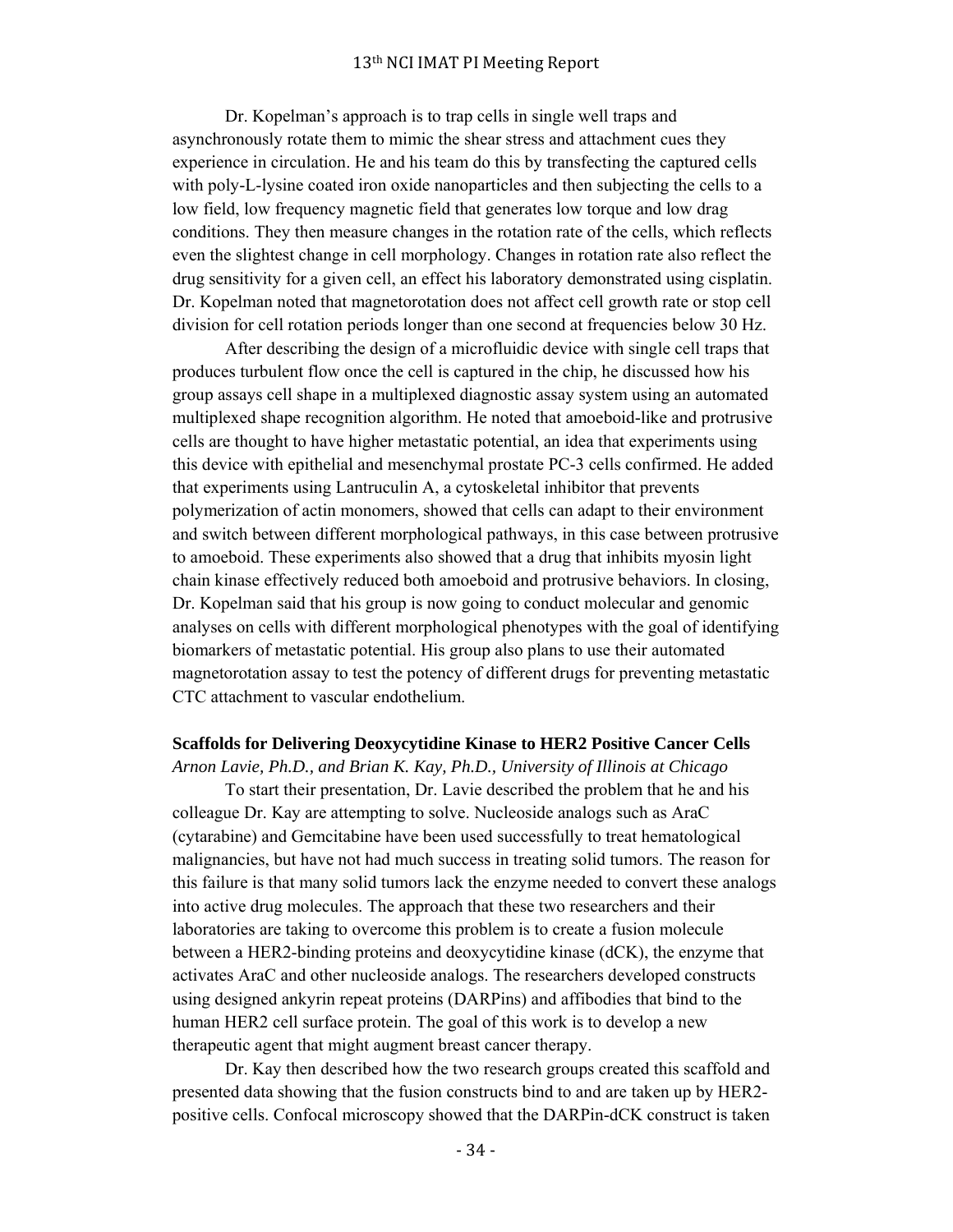up by cells and that the fusion did not interfere with enzymatic activity. Images of the affibody-dCK fusion were slightly different, which Dr. Kay said suggests that this construct is internalized, too, but that it does not escape the endosomal compartment. Experiments in which HER2-positive breast cancer cells were incubated with the DARPin construct and a nucleoside analog demonstrated that this approach does have potential as this combination produced cell death that was not seen with either enzyme or drug alone. These experiments also showed that the combination of affibody construct and drug did not trigger cell death, which again suggests that the affibody construct was unable to escape the endosomal compartment.

## **384-Well Cell Migration Assay Suitable for High-Throughput Screening (HTS) of Chemical Libraries for Cancer Therapeutics**

#### *Andreas Vogt, Ph.D., The University of Pittsburgh Discovery Institute*

 The emphasis of Dr. Vogt's research is on phenotypic drug development and phenotypic assays, and for this project, cell motility. He explained that the assays that Platypus Technologies (Madison, WI) and his group have developed – the Oris and Oris Pro Cell Migration Assays – are now commercially available from Platypus Technologies. The Oris Pro Cell Migration assay, which was developed with IMAT funding, uses no mechanical manipulation. The heart of the assay system is a biocompatible gel to which cells seed and adhere. Cells are seeded into 384-well plates and patterned in an annular monolayer surrounded by the gel. As the gel biodegrades, cell migration can be visualized and quantified. The gel, he noted, is non-toxic to mammalian cells and is compatible with a wide range of stains and can be used in a wide range of drug experiments. This system can also be used to make morphometric measurements and develop multi-parametric, high-content data including variables such as cell migration, necrosis, cell density, and nuclear area.

 Dr. Vogt described the experiments performed to document the highthroughput screening performance of the Oris Pro 384-well cell migration assay using a panel of six agents with known mechanisms of action and predicted cellular outcomes. He discussed the reproducibility of these assays over a three-day period and noted that the cell migration assay generated reliable and repeatable doseresponse curves on two different instruments on multiple days, a key performance metric for a commercial assay. He then discussed the results obtained when the Oris Pro was used to evaluate the Sigma-Aldrich Library of Pharmacologically Active Compounds, a panel of 1280 well-characterized chemical compounds with various modes of action. The data formed several distinct clusters, including selective migration inhibitors, inactive compounds, those that triggered apoptosis, and cytotoxic compounds. Dr. Vogt noted that the assay delivery Z-factors of greater than 0.5, signal-to-background ratios exceeding 10, and low intra-plate and inter-plate variability in multi-day studies.

## **Hyperspectral and Structural Microscopy Platform for Therapy of Resistant Cancer**

*Conor L. Evans, Ph.D., Harvard Medical School/Massachusetts General Hospital*